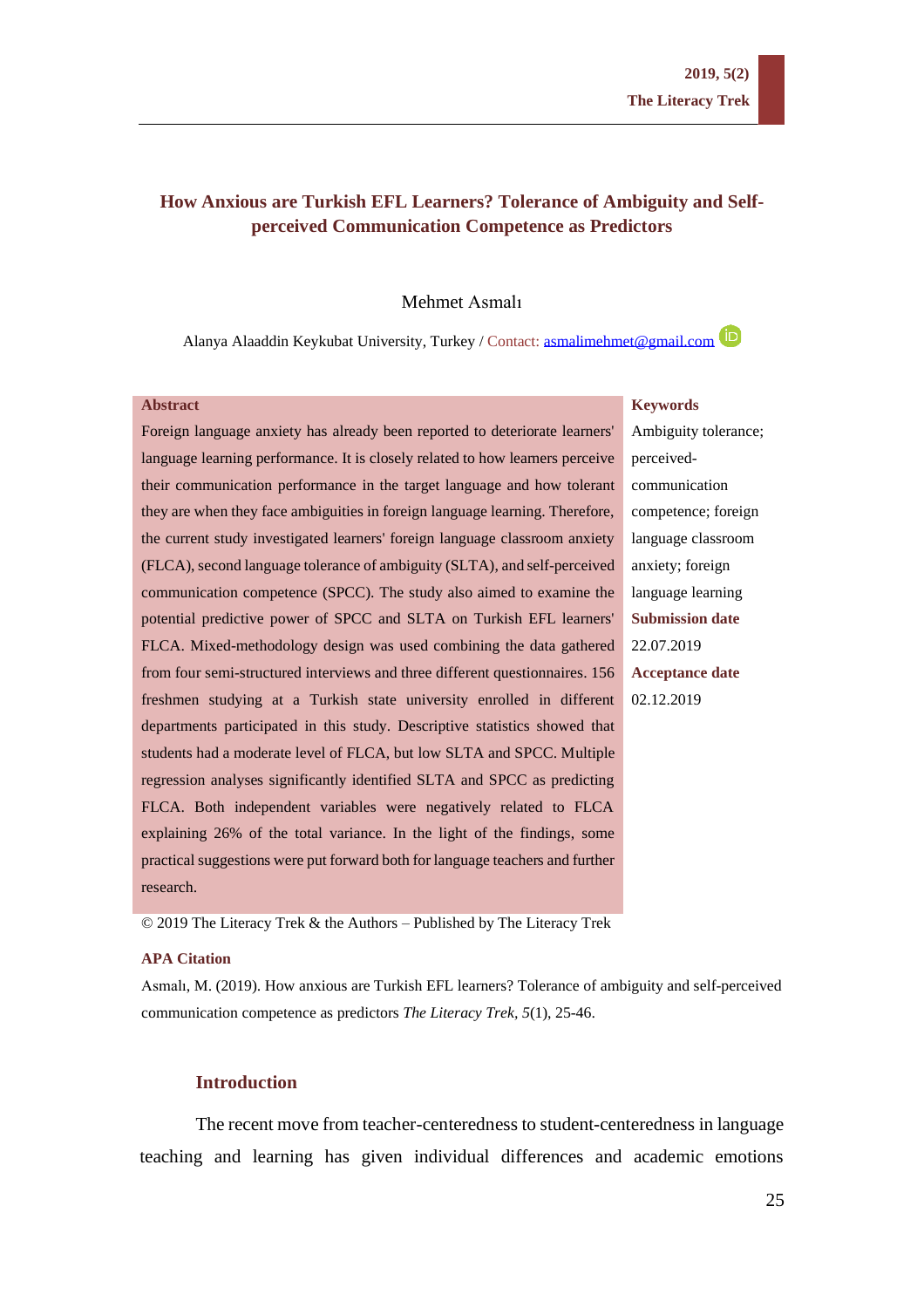prominence in literature (Pekrun, Goetz, Titz & Perry, 2002). These individual differences involve different affective variables considered to be essential in foreign language learning process, such as self-esteem, anxiety, extroversion, empathy, and several others. Of all these, anxiety is quite possibly the emotional factor that most profoundly inhibits students' learning. For this reason, it has taken the attention of several researchers in the field of language learning (Arnold & Brown, 1999).

As proposed in its definition, students feel extra tense, nervous, apprehensive, and worried (Horwitz, Horwitz, & Cope, 1986) especially when faced with evaluation, which is common in students' life. In academic context, specifically in language learning and teaching field, anxiety has been termed differently depending on the focus of the studies, such as 'foreign language anxiety' (MacIntyre & Gardner, 1991), 'language anxiety' (Horwitz et al.,1986), 'test anxiety' (Horwitz & Young, 1991), and 'foreign language classroom anxiety' (hereafter FLCA) (Horwitz et al., 1986). Despite slight differences, all anxiety types are believed to have adverse effects on the success of learning a foreign language (Ellis, 1996; Horwitz et al., 1986; MacIntyre & Gardner, 1991; Young, 1991). It has been found to be negatively associated with language learning achievement and being successful in language classes (Amiri & Ghonsooly, 2015; Arnold & Brown, 1999; Awan, Azher, Anwar & Naz, 2010; Dörnyei, 2005). It is obvious that learners of foreign languages mostly have high levels of FLCA which decreases their concentration on learning and ends in with the failure on tasks, resistance to learning, or unwillingness to attend activities and classes (Horwitz et al., 1986; MacIntyre, Noels & Clement, 1997; Samimy & Rardin, 1994).

This important construct in language learning started receiving attention from researchers of foreign languages in the 1980s (Bailey, 1983; Horwitz et al., 1986; Lucas, 1984; Young, 1986). FLCA studies have been mostly concerned with its relationship with students' achievements (Awan et al., 2010; Dalkılıç, 2001), gender (Al-Saraj, 2014; Mesri, 2012), student participation (Zhanibek, 2001), and personality traits (Dewale, Petrides, & Furnham, 2008; MacIntyre & Charos, 1996). Although literature includes studies explaining relationships of FLCA with some constructs, it is limited in terms of the factors affecting it. One of those rare factors is Second Language Tolerance of Ambiguity (hereafter SLTA) (Dewaele & Ip, 2013), which is defined as "a person's ability to function rationally and calmly in a situation in which interpretation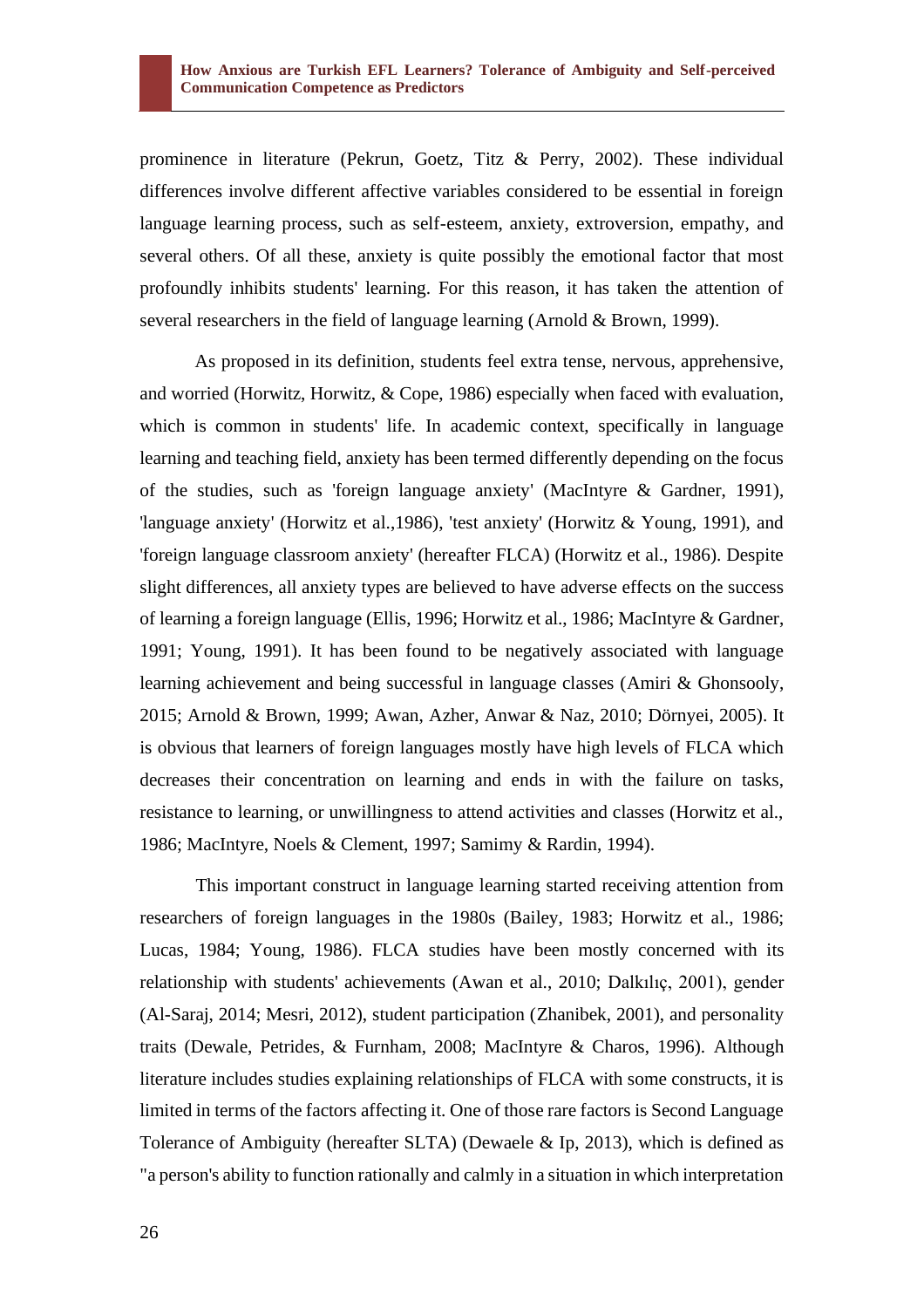of all stimuli is not clear" (Chapelle & Roberts, 1986, p. 30). Foreign language learners, especially with lower proficiency ones, often face ambiguity about the exact pronunciation of the words, grammatical rules, sentence structures, and many other aspects of language, which may be anxiety-provoking. Learners with limited foreign language knowledge fight with abundance of rules during language learning and they come across lots of ambiguities. It is a common reaction of human beings to react with anxiety to these ambiguities. Therefore, it could be claimed that, in the academic context, learners who are more comfortable with ambiguity are expected to have better results in foreign language learning and to have lower FLCA.

In contrast with the relationship between FLCA and SLTA, another construct which is hypothesized to play role in determining students' FLCA is perceived communication competence (hereafter PCC) of the learners in that specific foreign language. This construct refers to learners' self-evaluation of his/her communication ability. Learners' real level of communication competence and how they perceive it may be very different. In the case of a low PCC, learners are mostly expected to avoid communication (Maclntyre et al., 1999) and possess high level of FLCA due to low self-esteem and insecure feeling in the classroom Hembree, 1988; Price, 1991).

Despite close relationships, these three constructs were partly investigated in the current literature (Dewaele  $\&$  Ip, 2013). Therefore, this study aims to find out the potential effects of SLTA and PCC on FLCA to fill in the gap in the literature in the context of Turkey. Answers to the following research questions were attempted to be provided:

1. What are the Turkish students' perceptions of their 'perceived communication competence', 'foreign language classroom anxiety', and 'second language tolerance of ambiguity' in English?

2. Do 'perceived communication competence' and 'second language tolerance of ambiguity' predict the Turkish EFL students' 'foreign language classroom anxiety'?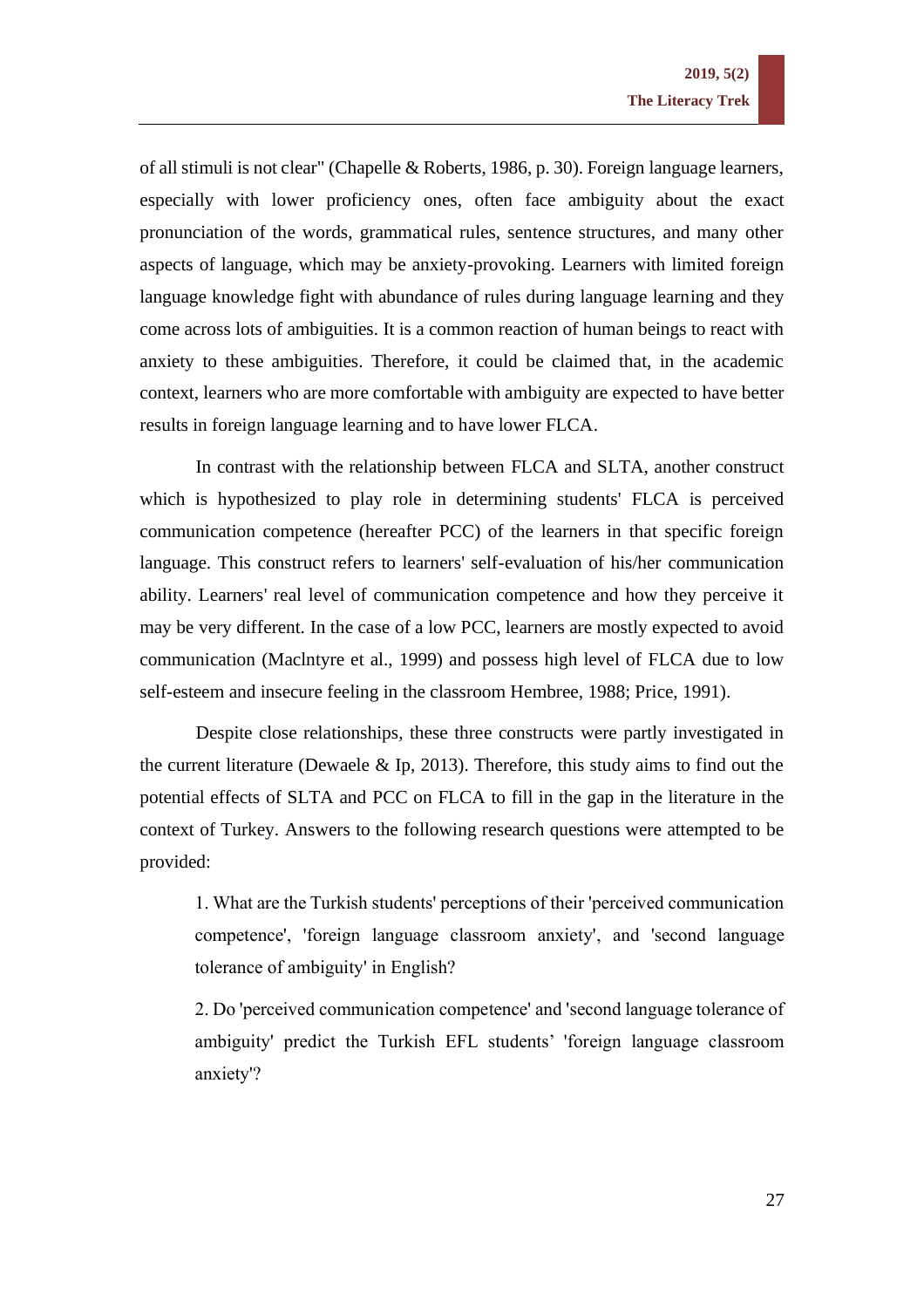### *Foreign language classroom anxiety*

Both cognitive and affective factors play roles in the complex process of learning a foreign language. While the former accepts learning as mental and internal representations (Chastain, 1988), the latter is more concerned with the emotional side of language learning (Brown, 1994). For Chastain (1988), the affective side is more effective and it has a greater role due to its controlling influence on cognitive factors. One of the significant affective factors is anxiety in language teaching and learning (Dörnyei, 2005). It is accepted as uncomfortable emotional state during which people feel danger, powerless, and they experience tension (Blau, 1955). Anxiety has been identified by three different characterizations: trait anxiety, state anxiety, and situationspecific anxiety (MacIntyre & Gardner, 1991). While trait anxiety is known as a propensity to feel anxious in different situations and time; state anxiety is more concerned with temporary feeling of nervousness or worry in some certain events and actions (Brown, 2007). Especially, in language learning context, specific conditions, such as speaking in front of people or some examinations may trigger situation-specific anxiety type.

Apart from classic view of anxiety, FLCA is considered to be situation-specific anxiety. Horwitz et al. (1986, p. 128) defined it as "a distinct complex of selfperceptions, beliefs, feelings, and behaviors related to language learning arising from the uniqueness of the (foreign) language learning process". This concept has been investigated from different perspectives. Considering gender differences, females were mostly reported to be less anxious than males (Amiri & Ghonsooly, 2015; Awan et al., 2010; Elaldı, 2016). Students' general point average was also found to be negatively correlated with FLCA (Awan et al., 2010). Many studies reported a negative correlation between foreign language learning success and FLCA (e.g. Demirdaş & Bozdoğan, 2013; Gardner & MacIntyre, 1993; Huang & Hwang, 2013; Lu & Liu, 2015; Onwuegbuzie, Bailey & Daley, 1999; Tuncer & Doğan, 2015). A counter argument was also provided by the researchers who claimed that anxiety was not the reason but the result of poor achievement (Sparks & Ganschow, 1995). FLCA was also investigated in relation with different concepts, such as knowing more languages and self-perceived communication competence (Dewaele, 2010b). It was found that knowing more languages had positive relationship with SPCC and a negative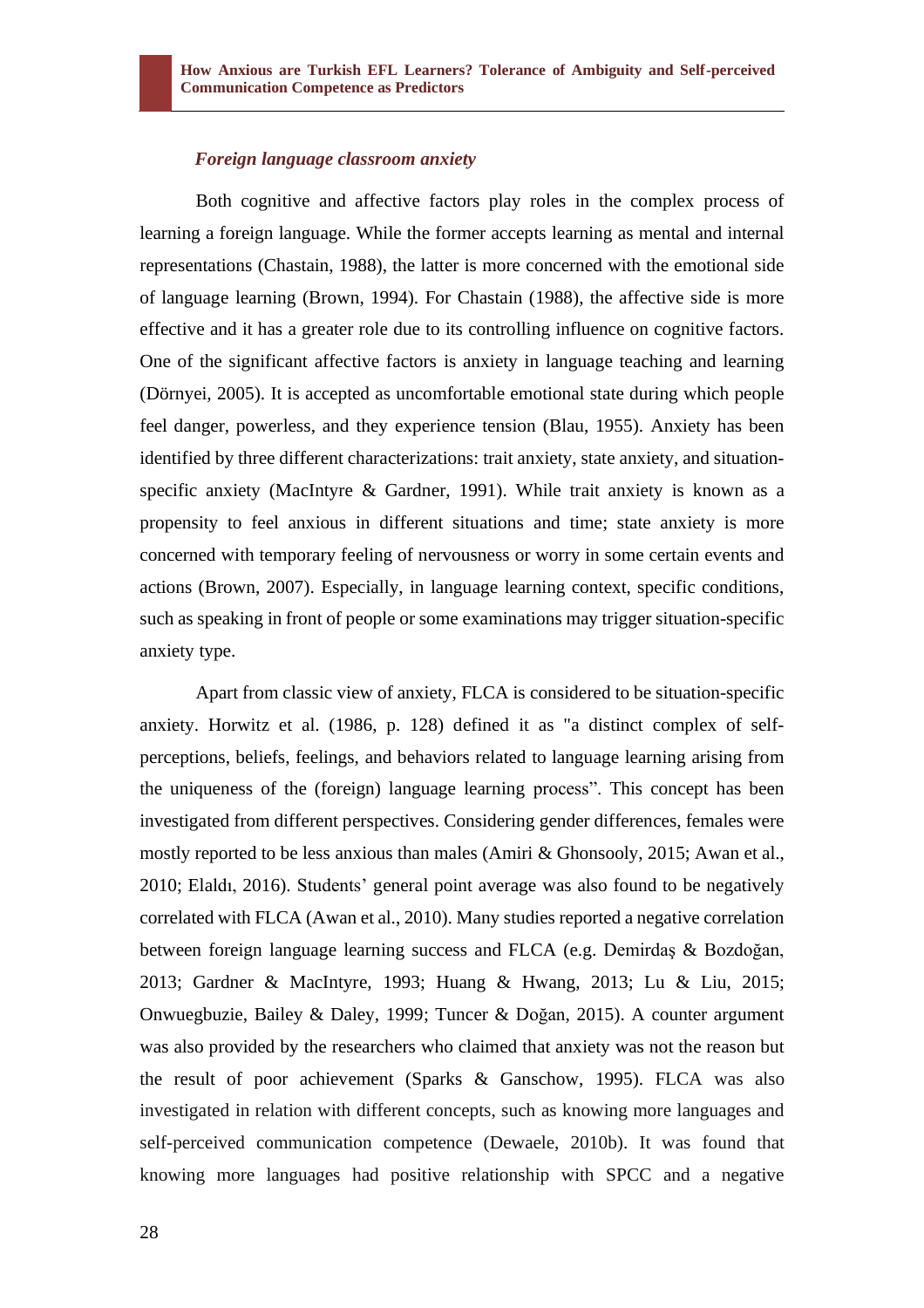relationship with FLCA. Of all the skills in language, speaking was claimed to be the most anxiety provoking skill (Young, 1992) and a negative relationship was found between students' speaking course success and their anxiety in foreign language classes (Dalkılıç, 2001).

Researchers also found out the potential sources of foreign language anxiety. To start with, in the context of young learners, being not ready for speaking, fear of making mistakes and failing as well as unfamiliarity with the topics were reported to be the reasons of high anxiety (Aydın, Harputlu, Savran Çelik, Uştuk, & Güzel, 2018). Young (1991) mentioned about learners' and instructors' beliefs about language learning and teaching, testing, classroom procedures, and instructor-learner actions. Foreign language anxiety was also found to stem from learners' personality (Gregersen & Horwitz, 2002), negative experiences in language classes (MacIntyre & Gardner, 1991), and some other individual factors (Gregersen & Horwitz, 2002). One of these individual factors is tolerance of ambiguity, which was found to correlate negatively with foreign language anxiety (Dewaele & Ip, 2013).

# *Tolerance of ambiguity*

The second construct of this study was tolerance of ambiguity. Originally TA was addressed as intolerance of ambiguity by Frenkel-Brunswik (1949), which was later considered as a personality trait determining people's reactions in ambiguous situations. These situations were classified by Budner (1962) into three: new, complex, and contradictory situations. Multiple meanings, vagueness, probability, unstructured and lack of information, uncertainty, contradictions, and unclear cases were found to be the potential causes of ambiguity (Norton, 1975). Tolerance, on the other hand, refers to letting other people express their views, beliefs without refusing and punishing them. Thus, tolerance requires acceptance of these ambiguous situations.

Learning a foreign language creates quite ambiguous situations for learners. Therefore, being tolerant when faced with ambiguous situations in language learning contexts may bring learners success. Although tolerance of ambiguity is considered as a personality trait (Ely, 1989) and it may be hard to change it, setting the balance, which means being neither too much tolerant nor too much intolerant of ambiguities (Brown, 2007) is significant for being successful because these learners are more likely to feel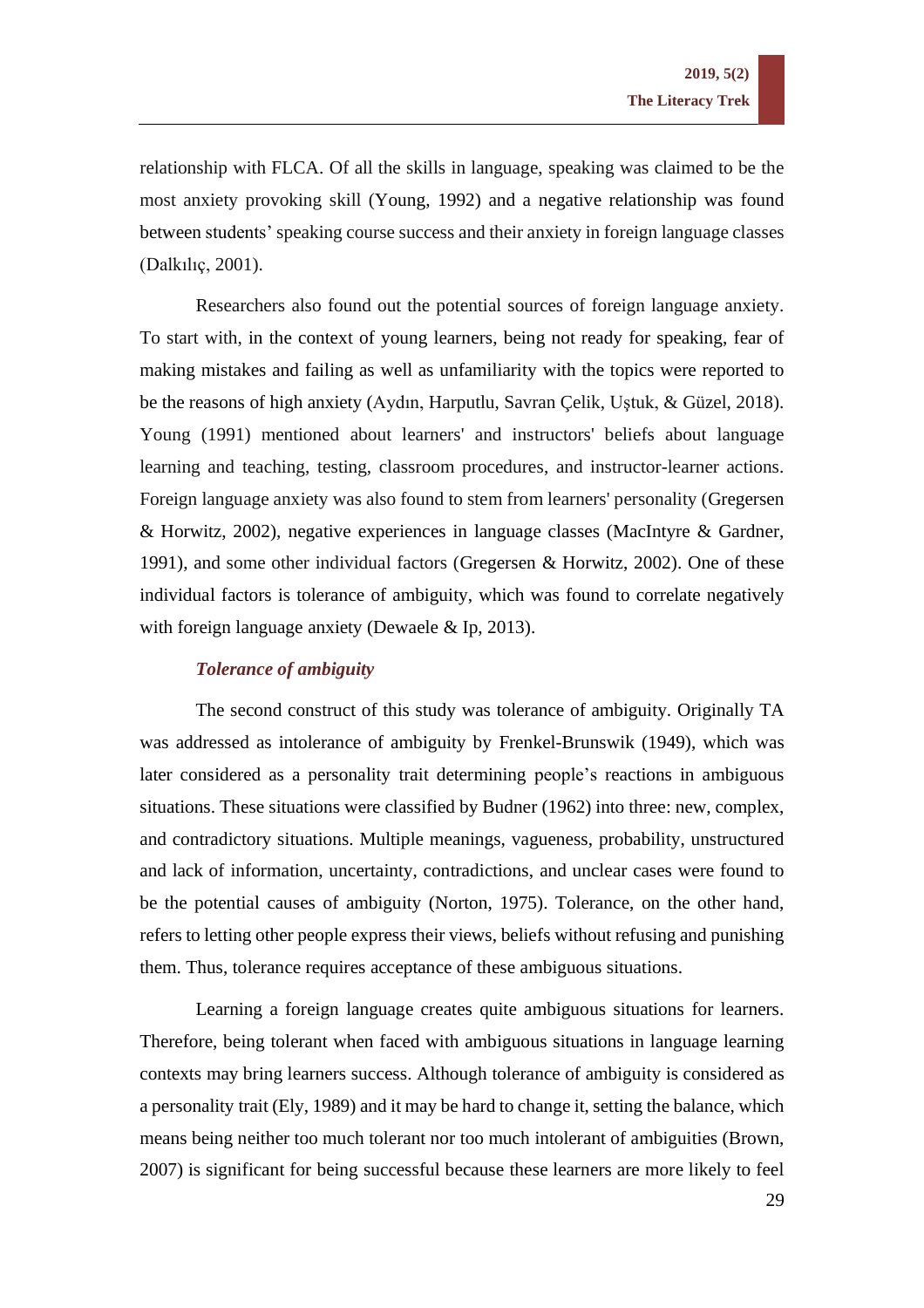comfortable when they face uncertain situations (Budner, 1962). It is also a fact that learners with higher levels of TA learn better when they experience risks and interactions; however, low level TA owners like more certain and structured situations (Reid, 1995).

Tolerance of ambiguity has been the main concern of several studies. In one of them, Erten and Topkaya (2009) investigated university students' TA. Female students had less TA compared to male ones. Also, TA was found to be significantly positively correlated with both English proficiency and learners' success in reading. Another study focusing on the effect of gender on AT was conducted in Iranian context (Kamran, 2011). No significant difference was found in terms of gender effect. However, students' average ambiguity tolerance scores were highest in reading activities and the lowest in writing activities. More recently, the relationships among TA, language learning strategies, and emotional intelligence were investigated as well (Nosratinia, Niknam & Sarabchian, 2013; Rastegar & Kermani, 2015). Although no significant relationship was found between emotional intelligence and TA, it was negatively correlated with social strategy (Rastegar & Kermani, 2015). In another recent study, Kocaman and Pamukoğlu (2018) examined the perceptions of Turkish university students with regard to ambiguity tolerance in learning a foreign language. The learners had quite low level of FLCA. Overall language learning strategy use was also found to be significantly related to TA (Nosratinia et al., 2013). Moreover, tolerance of ambiguity was investigated with regard to EFL learners' vocabulary knowledge (Başöz, 2015), reading anxiety and success (Genç, 2016), and multilingualism as well (Dewaele & Wei, 2013). In addition, one of the reasons why TA was considered as a component predicting learners' foreign language anxiety in this paper is that fear of ambiguity was found as a factor constituting FLCA (Thompson & Lee, 2012).

# *Self-perceived communication competence*

The last construct was SPCC, which refers to learners' consideration of their communication competence, based on self-awareness rather than on the actual communication competence (McCroskey & Richmond, 1987). It is mostly associated with willingness to communicate (Maclntyre et al., 1999). However, studies conducted to find its relationship with FLCA indicated a negative relationship between one another (Fahim, 2013).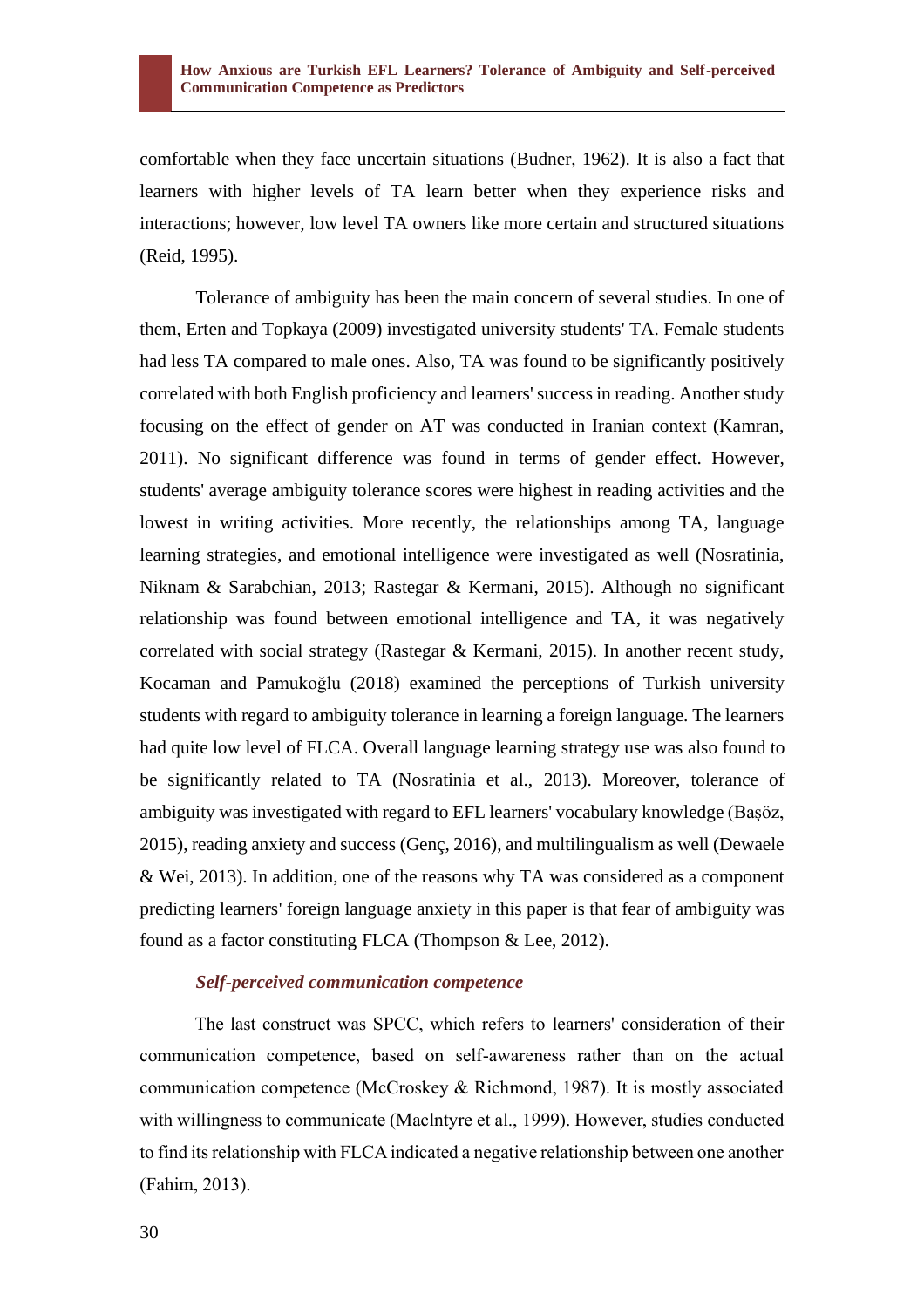The only study that has been found to be dealing with the relationships among FLCA, TA, and SPCC was conducted by Dewaele and Ip (2013) in Hong Kong. The results showed a negative relationship between TA and FLCA, and a positive relationship between TA and SPCC. What they based their study on was AUM theory (anxiety/ uncertainty management theory) of Gudykunst (2005) due to his theory's emphasis on the relationship between anxiety and uncertainty. According to his claim, in order to have effective communication, anxiety and uncertainty need to be dealt with carefully especially in the case of situations where interlocutors' differences may create fear and doubts. He also claims that increase in tolerance of ambiguity decreases people's anxiety (Gudykunst, 2005). However, Gudykunst was mostly concerned with the interaction of people from different cultures and the role of tolerance of ambiguity and anxiety. Therefore, in order to throw some more light on the relationships among these constructs and to investigate Turkish EFL students' views regarding them, this study provides a unique perspective by incorporating mixed methodology to deeply investigate these matters.

#### **Methodology**

This study made use of mixed methodology design, which refers to combining and associating both qualitative and quantitative methods. The use of both approaches in tandem was preferred so that the study's strength could be better than either just quantitative or qualitative research alone (Creswell, 2003).

# *Research context and participants*

This study was conducted at a 2-year vocational school of a state university in Turkey. Admission to these short-cycle, associate degree programs is based on the scores of the students obtained at centralized nationwide university entrance exams. The participants had diverse English language backgrounds due to their high school types and they did not receive any English preparatory class. They take compulsory General English course for two semesters in their first year.

Quantitative data were gathered from a total of 156 participants who studied at the departments of tourism, business, accountancy, and computer programming. Their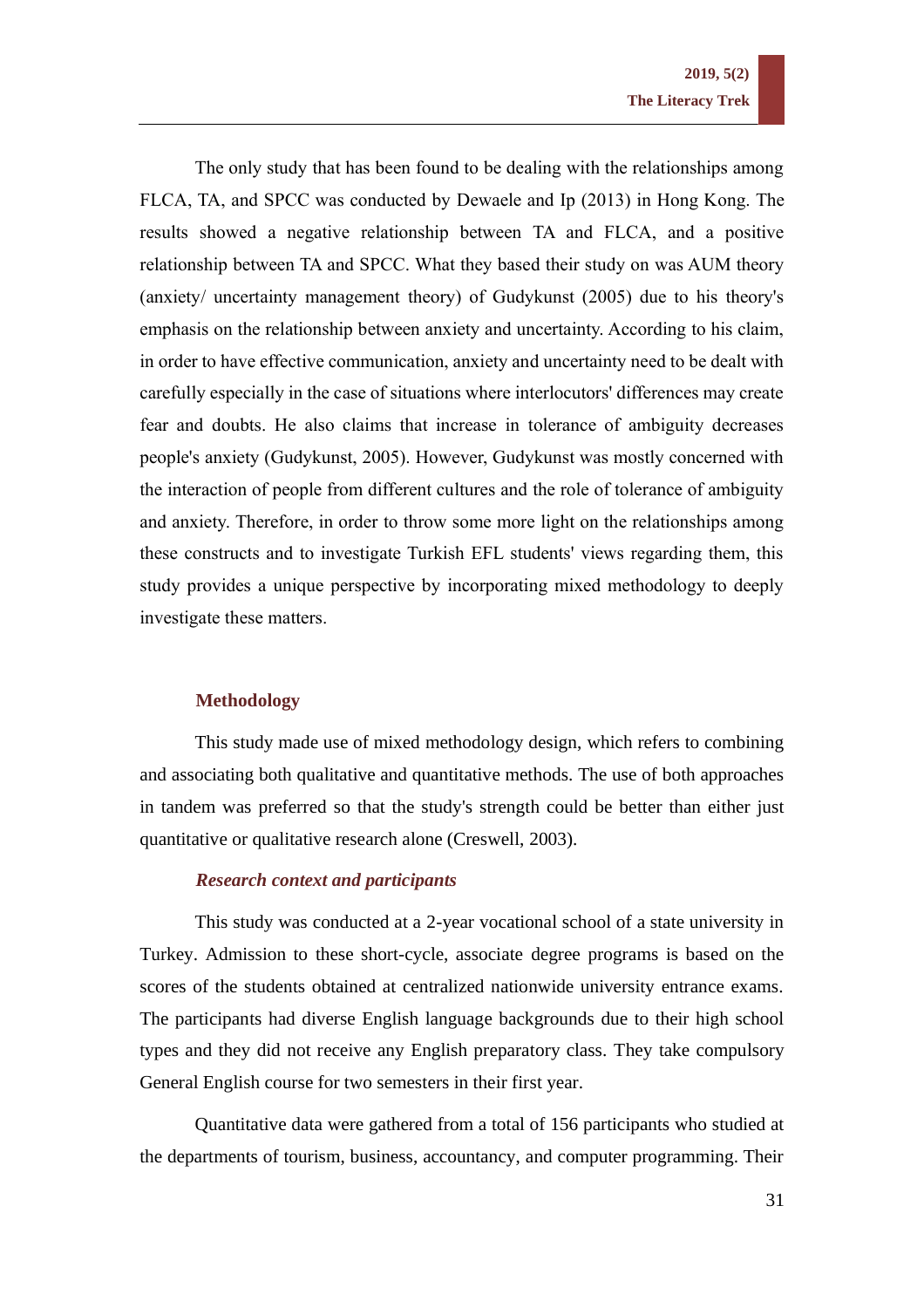English proficiency level was A2. Majority of the participants were male (61%). Their ages ranged from 18 to 25.

Qualitative data were gathered from four participants who voluntarily joined semi-structured interviews. Their personal information as well as their coding is provided below:

| Codes     | Age | Gender | <b>Department</b>    | <b>Interview duration</b> |
|-----------|-----|--------|----------------------|---------------------------|
| P1        | 21  | Female | Tourism              | $13 \text{ min.}$         |
| <b>P2</b> | 19  | Male   | Tourism              | $12 \text{ min.}$         |
| P3        | 20  | Female | Accountancy          | $10 \text{ min}$ .        |
| P4        | 20  | Male   | Computer programming | $13 \text{ min.}$         |

**Table 1.** Interview participants' personal information

# *Instruments and data collection*

The quantitative data were gathered by means of three different questionnaires. First of all, FLCA was measured with the Foreign Language Classroom Anxiety Scale (FLCAS), which was developed by Horwitz et al. (1986). It included 33 items. Secondly, Tolerance of ambiguity was measured with Ely's (1995) Second Language Tolerance of Ambiguity Scale (SLTAS) including 12 items. These two scales were in a format of 5-point Likert-scale. The last questionnaire was Self-perceived Communication Competence Scale (SPCCS), which included 12 items as well (McCroskey & McCroskey, 1986). It basically examines participants' own perceptions regarding their communication competence relating it to four main communication contexts (pairs, small groups, large meetings, and public speaking) and three types of interlocutors (strangers, acquaintances, and friends). All scales were translated into Turkish by two instructors of English working at a state university and back-translated by the same instructors. Items were also checked for cultural adequacy as the scales were not originally developed for Turkish culture. However, no changes were necessary as, especially FLCAS have been administered to many different nationalities, and the items have been found valid across different cultures (Dalkılıç, 2001). Some demographic information, such as age, department of study, and gender was also embedded at the end of the questionnaires. The Cronbach's alpha internal consistency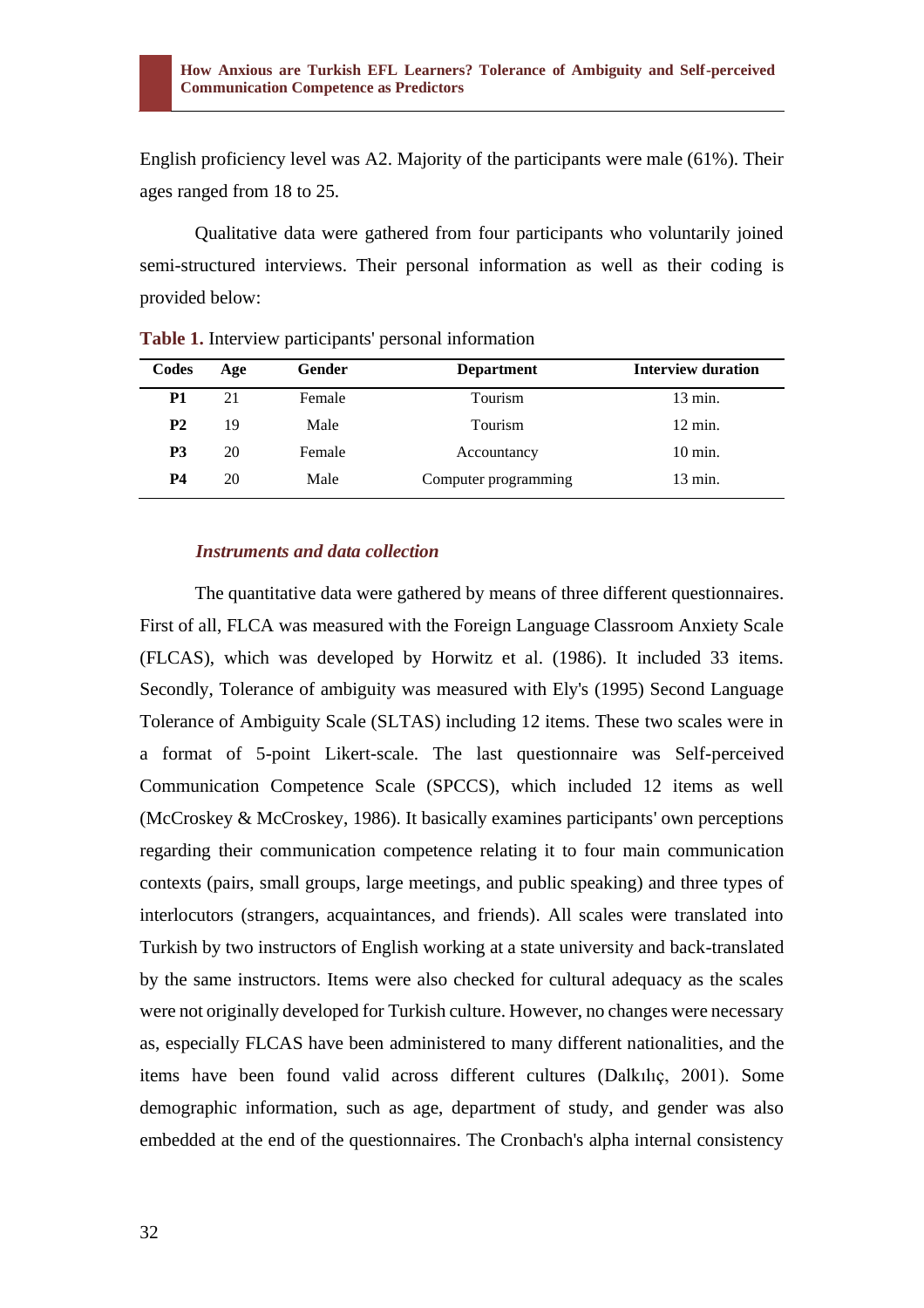reliability scores of FLCAS, SLTAS, and SPCCS were found to be .89, .94, and .85 respectively.

Qualitative data were gathered by means of four personal semi-structured interviews with the students. Interviewing is one of the major qualitative data collection methods, which allows researchers to gain insights about participants' perceptions and thoughts regarding the phenomena under study (Goodwin & Goodwin, 1996). Despite its various alternatives ranging from loosely-structured to highly-structured types, this study made use of semi-structured interview (Mason, 1996), which has the advantage of flexibility (Nunan & Bailey, 2008). A set of questions concerning FLCA, SPCC, and SLTA were used in the interviews. Especially, the highest and the lowest mean-scored items were questioned during the interviews so that they could be investigated deeply.

# *Data Analysis*

In order to answer the first research question, students' perceptions concerning FLCA, SPCC, and SLTA were analyzed through descriptive statistics, including mean scores and standard deviations (SPSS 20). Qualitative data gathered from semistructured interviews were analyzed through interpretive-descriptive data analysis method by focusing specifically on the maximum and minimum-scored items in all three scales (Maykut & Morehouse, 1994).

For the second research question, first of all, Pearson correlations were used to find out the relationships among FLCA, SPCC, and SLTA because correlation designs provide information to determine what constructs go together in a patterned and predictable way (Nunan & Bailey, 2009). Following this, multiple regression analysis was conducted to evaluate the predictive power of SPCC, and SLTA on FLCA. 10 items in FLCAS were recoded and 14 missing data were estimated with 'expectation maximization algorithm (EM)' before proceeding the analysis.

#### **Findings**

*R.Q.1. What are the Turkish students' perceptions of their 'perceived communication competence', 'foreign language classroom anxiety', and 'second language tolerance of ambiguity' in English?*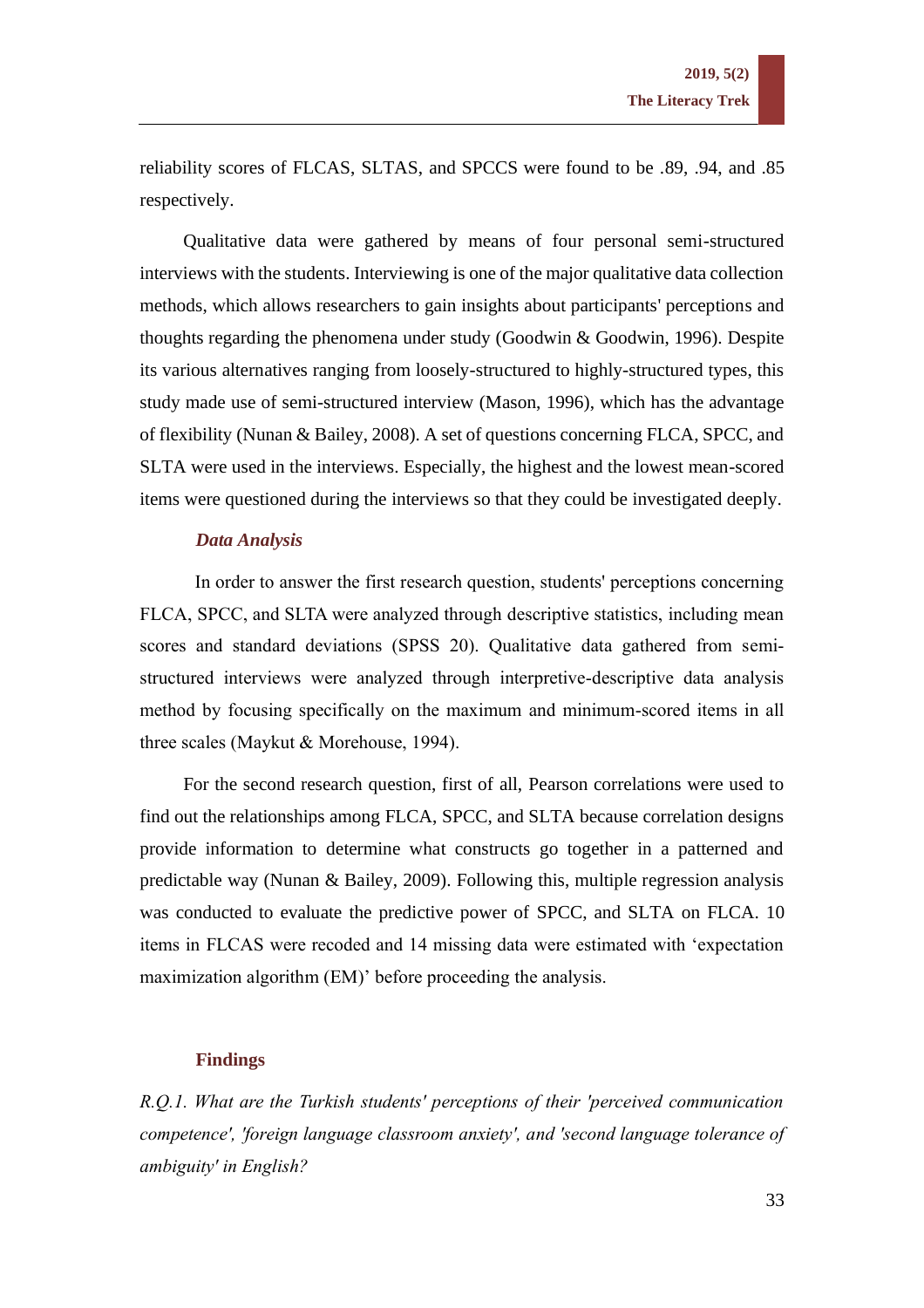Table 2 illustrates the most and the least anxiety provoking situations in language classes.

|  |  |  | Table 2. FLCA of the learners |
|--|--|--|-------------------------------|
|--|--|--|-------------------------------|

|    | <b>FLCA</b> items                                                                                      | N   | M    | S.D. |
|----|--------------------------------------------------------------------------------------------------------|-----|------|------|
| 1. | I never feel quite sure of myself when I am speaking in my foreign<br>language class.                  | 156 | 3.00 | 1.28 |
| 2. | I don't worry about making mistakes in language class.                                                 | 156 | 2.99 | 1.27 |
| 3. | I tremble when I know that I'm going to be called on in language class.                                | 156 | 2.37 | 1.35 |
| 4. | It frightens me when I don't understand what the teacher is saying in the<br>foreign language.         | 156 | 3.07 | 1.41 |
| 5. | It wouldn't bother me at all to take more foreign language classes                                     | 156 | 3.08 | 1.61 |
| 6. | During language class, I find myself thinking about things that have<br>nothing to do with the course. | 156 | 2.52 | 1.30 |
| 7. | I keep thinking that the other students are better at language than I am                               | 156 | 2.96 | 1.38 |
| 8. | I am usually at case during tests in my language class                                                 | 156 | 2.98 | 1.47 |
| 9. | I start to panic when I have to speak without preparation in language<br>class                         | 156 | 3.13 | 1.38 |
|    | 10. I worry about the consequences of failing my foreign language class.                               | 156 | 3.22 | 1.55 |
|    | 11. I don't understand why some people get so upset over foreign language<br>class.                    | 156 | 2.90 | 1.42 |
|    | 12. In language class, I can get so nervous I forget things I know                                     | 156 | 2.79 | 1.41 |
|    | 13. It embarrasses me to volunteer answers in my language class                                        | 156 | 2.61 | 1.42 |
|    | 14. I would not be nervous speaking the foreign language with native<br>speakers.                      | 156 | 2.99 | 1.39 |
|    | 15. I get upset when I don't understand what the teacher is correcting.                                | 156 | 3.13 | 1.46 |
|    | 16. Even if I am well prepared for language class, I feel anxious about it                             | 156 | 3.17 | 1.39 |
|    | 17. I often feel like not going to my language class.                                                  | 156 | 2.39 | 1.55 |
|    | 18. I feel confident when I speak in foreign language class.                                           | 156 | 3.05 | 1.29 |
|    | 19. I am afraid that my language teacher is ready to correct every mistake I<br>make.                  | 156 | 2.56 | 1.38 |
|    | 20. I can feel my heart pounding when I'm going to be called on in language<br>class.                  | 156 | 3.20 | 1.37 |
|    | 21. The more I study for a language test, the more confused I get.                                     | 156 | 2.82 | 1.45 |
|    | 22. I don't feel pressure to prepare very well for language class                                      | 156 | 2.85 | 1.47 |
|    | 23. I always feel that the other students speak the foreign language better<br>than I do               | 156 | 2.79 | 1.43 |
|    | 24. I feel very self – conscious about speaking the foreign language in front<br>of other students.    | 156 | 2.65 | 1.26 |
|    | 25. Language class moves so quickly I worry about getting left behind.                                 | 156 | 2.56 | 1.36 |
|    | 26. I feel more tense and nervous in my language class than in my other<br>classes                     | 156 | 2.70 | 1.50 |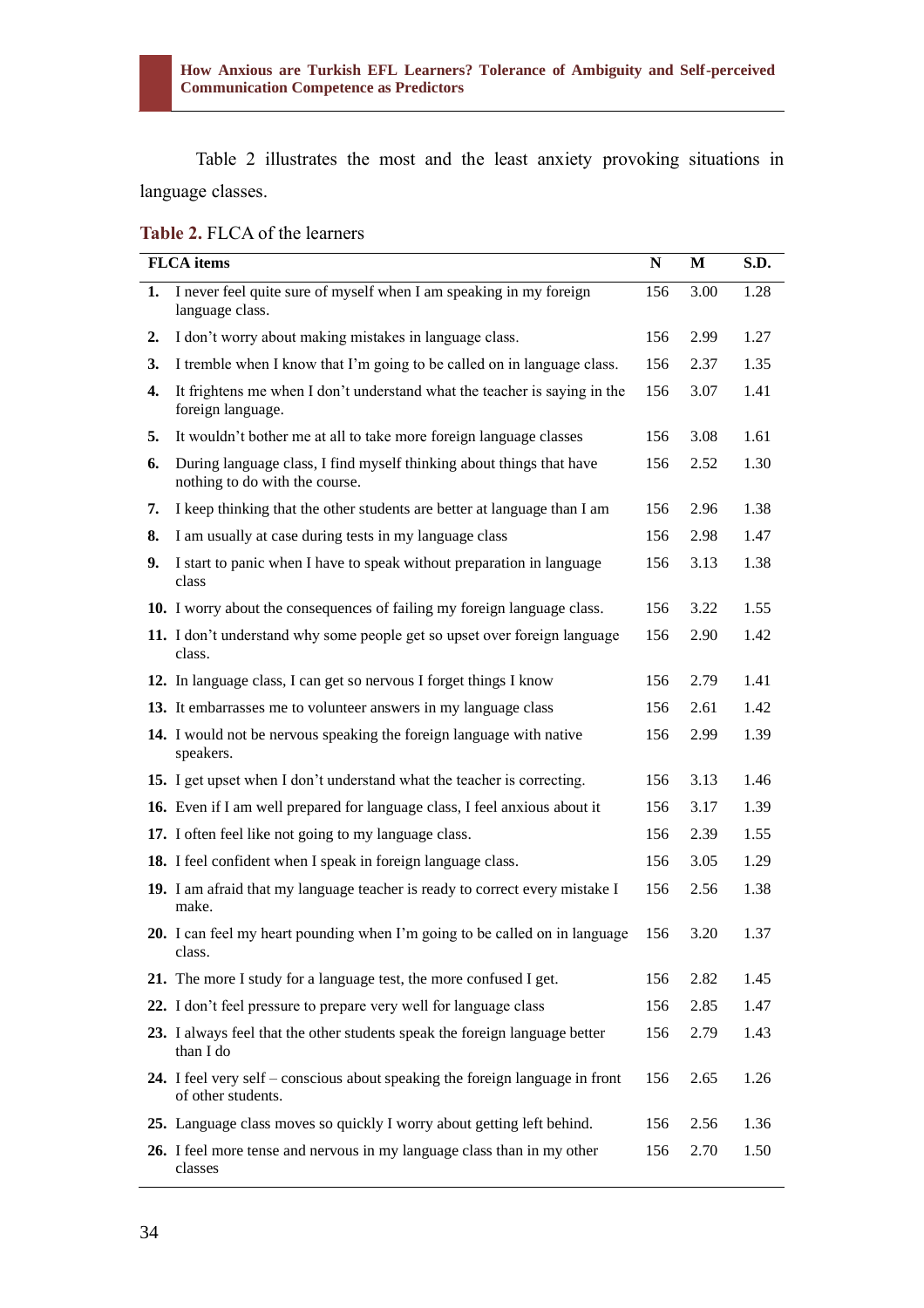| 27. I get nervous and confused when I am speaking in my language class                                 | 156 | 2.77 | 1.40 |
|--------------------------------------------------------------------------------------------------------|-----|------|------|
| 28. When I'm on my way to language class, I feel very sure and relaxed.                                | 156 | 2.90 | 1.45 |
| 29. I get nervous when I don't understand every word the language teacher<br>says                      | 156 | 3.21 | 1.39 |
| <b>30.</b> I feel overwhelmed by the number of rules you have to learn to speak a<br>foreign language. | 156 | 3.07 | 1.41 |
| <b>31.</b> I am afraid that the other students will laugh at me when I speak the<br>foreign language.  | 156 | 2.67 | 1.59 |
| <b>32.</b> I would probably feel comfortable around native speakers of the foreign<br>language.        | 156 | 2.67 | 1.41 |
| 33. I get nervous when the language teacher asks questions which I haven't<br>prepared in advance.     | 156 | 3.14 | 1.39 |

Descriptive statistics revealed that participants had moderate level of FLCA (*M*  $= 2.93$ ). The leading anxiety provoking item was students' fear of failing English class (item 10) which was followed by not being able to understand every word teacher uses (item 29). Students had different views regarding failing English class. For instance, P4 thinks that the fear of failure creates nervousness just because it decreases his general point average which is very important for his future studies and plans. However for P1, it is directly related to her attitude toward the teacher and the class. She explained it:

*I think it is related to your attitude. If we like our teacher and the class, failing a class is not a big deal because I know that just one final exam or midterm exam does not represent all my knowledge. I fail most probably because I did not study well that time. I can study harder and pass that course later on*.

Apart from the fear of failure, students also get nervous when they do not understand all the words teacher uses (item 29). However, students' responses in the interviews showed that most of the time they try to guess the overall meaning of the sentence instead of feeling nervous (P1, P4, and P3). P3 explains it: "*I try to guess the meaning of sentence with the help of the words I understand. When I really don't understand, I ask the teacher and he tells me. It doesn't bother me so much because I use my guessing ability*". Being called on in the class by the teacher (item 20) and having to speak in language class when prepared (item 16) or not prepared (item 9) also create anxiety in learners. Especially being in front of other learners make learners feel worried regardless of their preparation for that class. P2 explains it: "*I am nervous about making mistakes. If I speak face to face with someone, I can make it. However, when we do it in class in front of people, I start to feel a kind of fear of making mistakes*".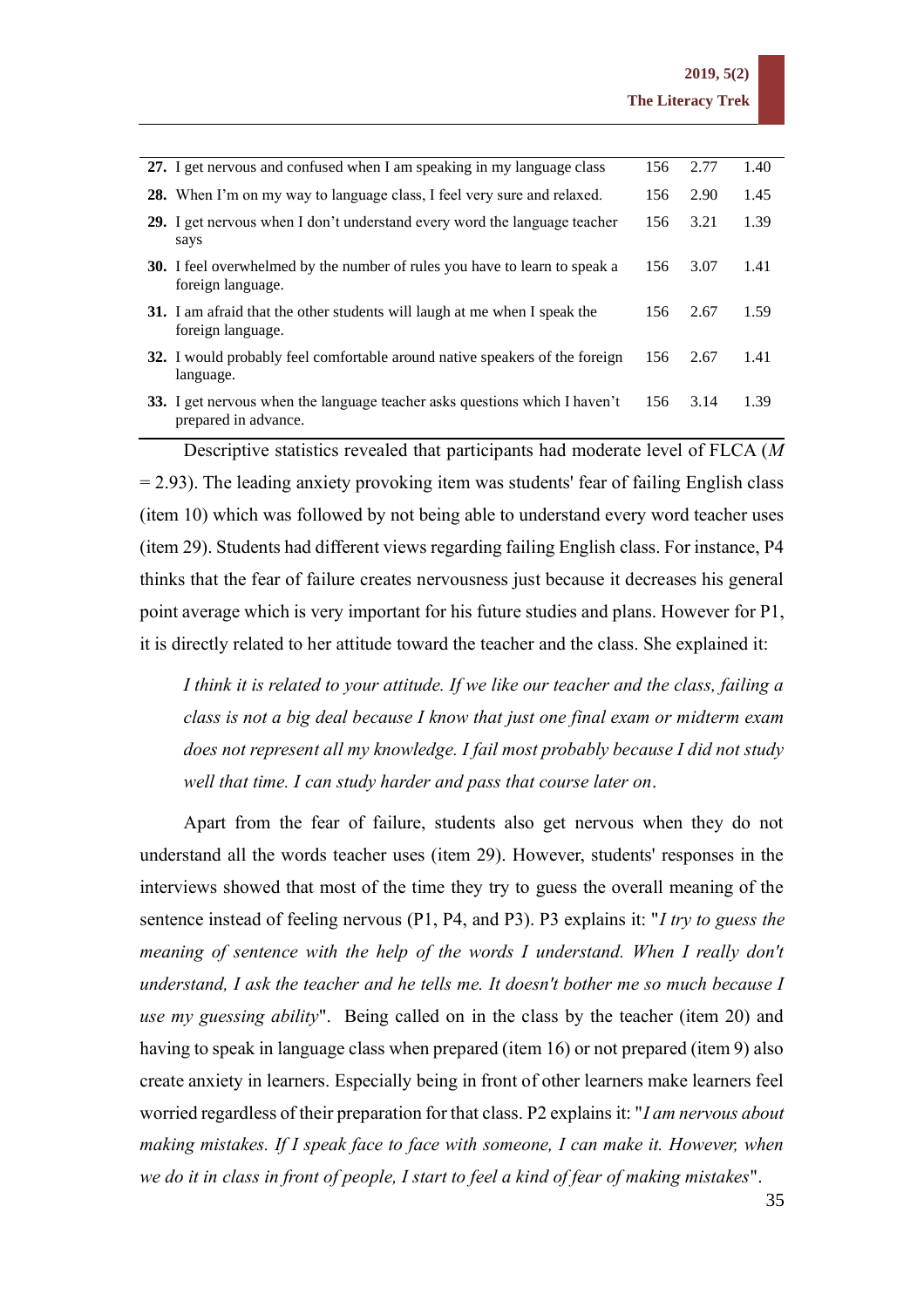On the other hand, learners are less anxious about taking part in language classes, getting left behind due to the flow and speed of the class, receiving instant corrections on their mistakes from their teacher, and volunteering answers in the classes. Students think that teachers' organizing ability decreases the worries about getting left behind. P3 states that: "*I think it depends on the teachers' style. For instance, I already know what and how much we will study in the next class. Therefore, I don't need to get nervous about it*". Students also support being corrected at the time of the mistake. P1 states that: "*I think when the teacher corrects my mistake at that moment, it is more effective because I understand that I did exactly that part wrong. So, I understand better. If the teacher corrects me later, I may ignore it*".

Descriptive statistics also showed that students self-perceived communication competence is quite low  $(M = 2.44)$ . Table 3 below shows participants' perceptions of their communication competence in different contexts with different interlocutors.

|    | <b>SPCC</b> items                                                 | N   | M    | S.D. |
|----|-------------------------------------------------------------------|-----|------|------|
|    | 1. Have a small-group conversation in English with acquaintances. | 156 | 2.50 | 1.15 |
| 2. | Give a presentation in English to a group of strangers.           | 156 | 2.13 | 1.07 |
| 3. | Give a presentation in English to a group of friends.             | 156 | 2.46 | 1.26 |
| 4. | Talk in English at a large meeting among strangers.               | 156 | 2.31 | 1.11 |
| 5. | Have a small-group conversation in English with strangers.        | 156 | 2.38 | 1.20 |
| 6. | Talk in English in a large meeting among friends.                 | 156 | 2.36 | 1.21 |
| 7. | Talk in English to friends.                                       | 156 | 2.79 | 1.22 |
| 8. | Talk in English in a large meeting with acquaintances.            | 156 | 2.51 | 1.20 |
| 9. | Talk in English to acquaintances.                                 | 156 | 2.80 | 1.22 |
|    | 10. Give a presentation in English to a group of acquaintances.   | 156 | 2.28 | 1.20 |
|    | 11. Talk in English to a stranger.                                | 156 | 2.24 | 1.23 |
|    | 12. Talk in English to a small group of friends.                  | 156 | 2.51 | 1.23 |

**Table 3.** SPCC of the learners

Although students' general SPCC is quite low, they favor talking in English to acquaintances (item 9) and friends (item 7) over strangers. P2 explains the reason: "*I prefer talking in English with my friends because they know as much as I know, so they cannot put me in a funny situation*". In contrast with this view, P4 also claims that: "*I would feel more competent when I speak to strangers because I feel less anxious when*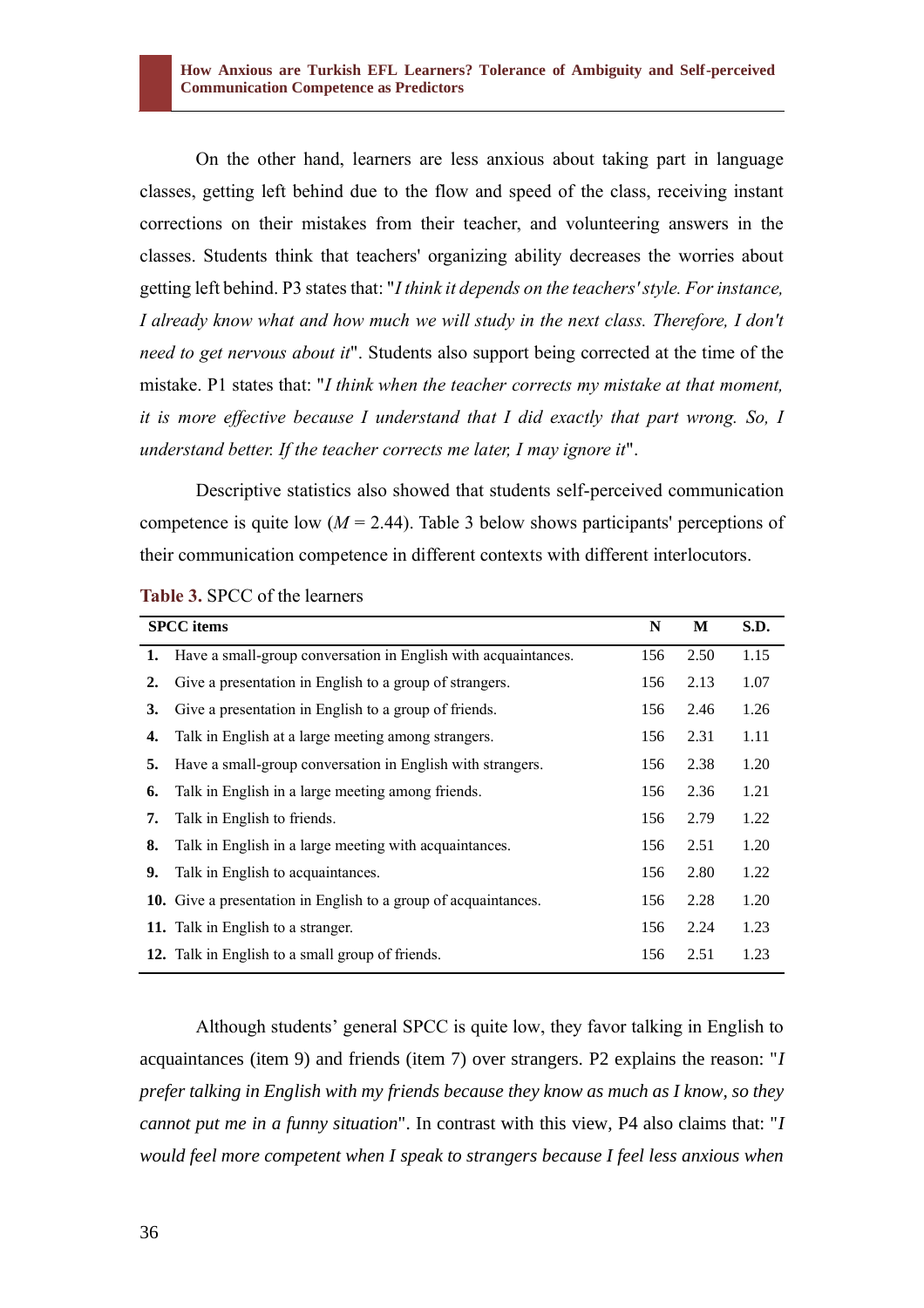*I talk to them. Because I think they cannot judge me. I don't know about them. So I feel more comfortable*". It is also obvious that students try to avoid giving presentations in English to strangers or acquaintances.

Concerning tolerance of ambiguity, first of all, in order to make it clear it should be mentioned that items in SLTAS search for participants' views about the statements describing intolerance of ambiguity in various situations of language learning. Therefore, high mean scores represent low levels of tolerance. Students' views about how tolerant they are toward ambiguities in language classes show that they are not very tolerant when faced with ambiguous situations in learning a language ( $M = 3.68$ ). Item-by-item examination is presented below in Table 4.

| <b>SLTA</b> items                                                                                                           | N   | M    | S.D. |
|-----------------------------------------------------------------------------------------------------------------------------|-----|------|------|
| 1. When I'm reading something in English, I feel impatient when I don't totally<br>understand the meaning                   | 156 | 3.44 | 1.31 |
| 2. It bothers me that I don't understand everything the teacher says in English                                             | 156 | 3.97 | 1.29 |
| 3. When I write English compositions, I don't like it when I can't express my<br>ideas exactly.                             | 156 | 3.98 | 1.25 |
| 4. It is frustrating that sometimes I don't understand completely some English<br>grammar                                   | 156 | 3.96 | 1.24 |
| 5. I don't like the feeling that my English pronunciation is not quite correct                                              | 156 | 3.91 | 1.23 |
| 6. I don't enjoy reading something in English that takes a while to figure out<br>completely                                | 156 | 3.41 | 1.42 |
| 7. It bothers me that even though I study English grammar some of it is hard to<br>use in speaking and writing              | 156 | 3.65 | 1.37 |
| 8. When I'm writing in English, I don't like the fact that I can't say exactly what<br>I want                               | 156 | 3.97 | 1.31 |
| 9. It bothers me that even though I study English grammar some of it is hard to<br>use in speaking and writing              | 156 | 2.85 | 1.42 |
| 10. When I'm speaking in English, I feel uncomfortable if I can't communicate<br>my idea clearly                            | 156 | 3.93 | 1.23 |
| 11. I don't like the fact that sometimes I can't find English words that mean the<br>same as some words in my own language. | 156 | 3.76 | 1.26 |
| 12. One thing I don't like about reading in English is having to guess what the<br>meaning is                               | 156 | 3.49 | 1.28 |

| Table 4. SLTA of the learners |  |  |  |
|-------------------------------|--|--|--|
|-------------------------------|--|--|--|

It is obvious that students are less tolerant when they get stuck in the case of writing (items 3 and 8). P3 explains the potential reason of this situation: "*especially*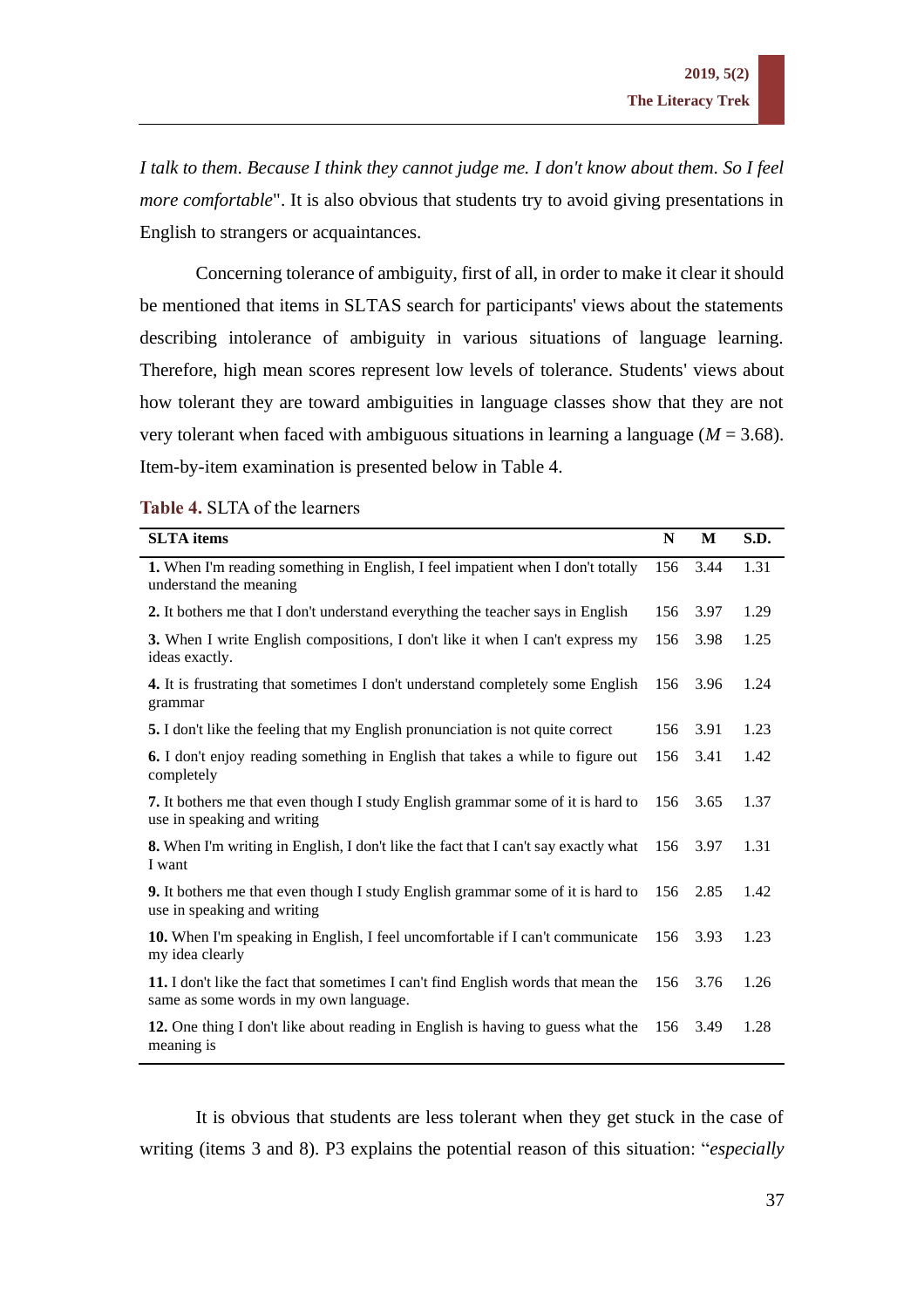*when I am speaking I also use body language and I can express myself somehow. However, in writing you need to use the exact word so that your message is understood*". Students' responses show that they are not much concerned with complexity of using grammar in speaking and understanding each and every word in reading activities which means they are more tolerant with these issues. P2 emphasizes the importance of the ability to compensate unknown words with the ones they know and their ability to guess the overall meaning in order to be more tolerant when they face ambiguities.

*R.Q.2. Do 'perceived communication competence' and 'second language tolerance of ambiguity' predict the students' 'foreign language classroom anxiety' in Turkish context?* 

In order to find answer to the second research question, correlation analysis was run before multiple regression analysis was carried out. Table 5 presents the results.

|                          | (2)                          | (3)     |
|--------------------------|------------------------------|---------|
| $\overline{\phantom{a}}$ | $-.40**$                     | $.41**$ |
| $-.40**$                 | $\qquad \qquad \blacksquare$ | $-.19*$ |
| $.41**$                  | $-.19*$                      | ٠       |
|                          |                              |         |

**Table 5.** Correlation matrix of FLCA, SPCC, and SLTA

 $*$  p<0.01 level

 $*$  p $< 0.05$  level

Results indicate that FLCA is significantly negatively correlated with SPCC (r=  $-40$ ,  $p<.01$ ; and significantly positively correlated with SLTA ( $r = .41$ ),  $p<.01$ . In addition, SLTA is also negatively correlated with SPCC  $(r=-.19)$ ,  $p<.05$ . It shows that when one's SPCC increases, his/her FLCA and SLTA show a decrease. Moreover, increase in one's SLTA goes together with his/her FLCA. When the statement above about SLTA is taken into consideration, it can be claimed that increase in SLTA score represents decrease in students' tolerance toward ambiguities in language learning. Therefore, according to results, when students' tolerance decreases, while their FLCA increases; their SPCC decreases. Multiple regression analysis results, which are basically based on the results above, are illustrated in Table 6.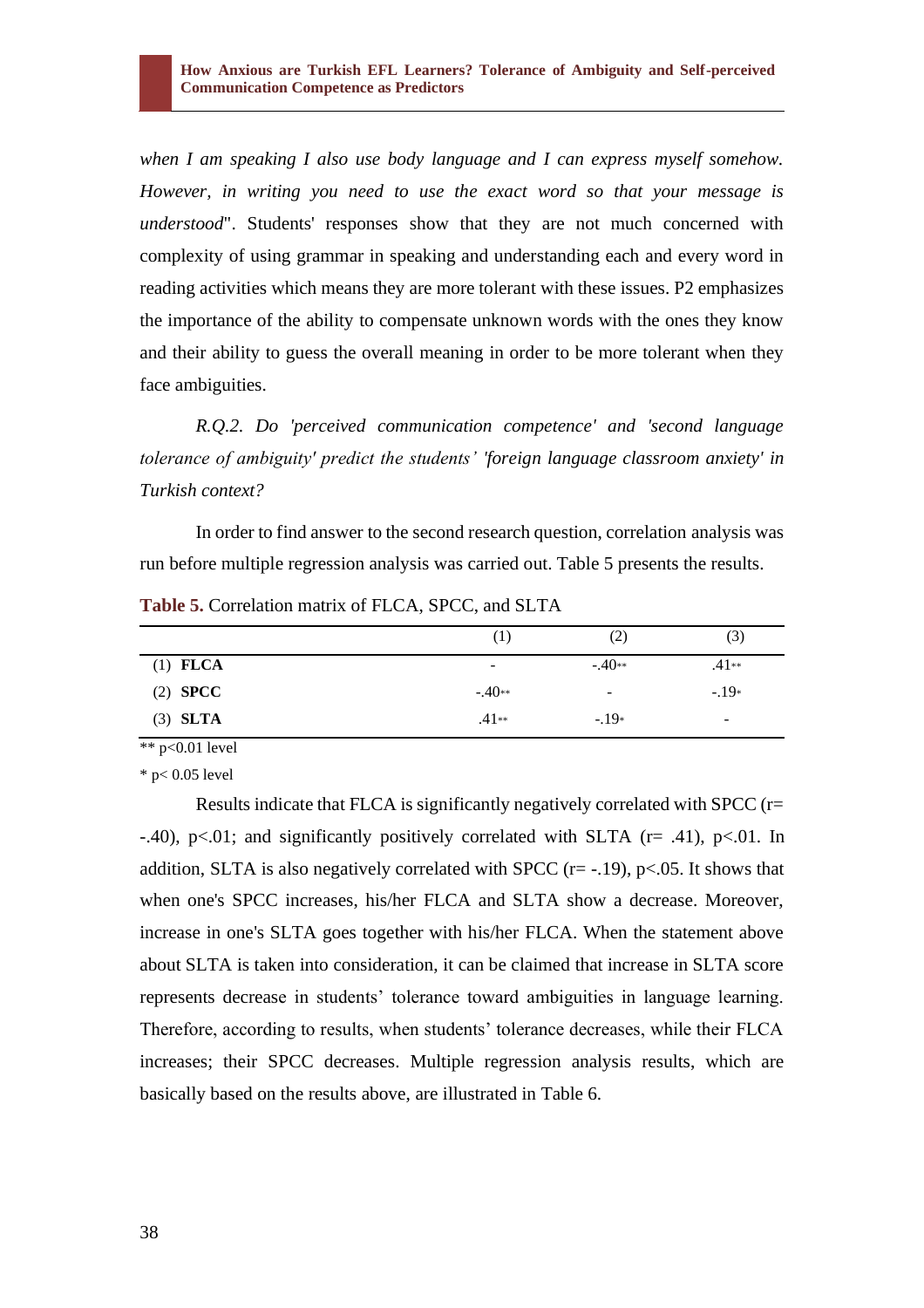|             | Beta    | SE of Beta. |         |        |
|-------------|---------|-------------|---------|--------|
| <b>SPCC</b> | $-.68$  | . 14        | $-4.72$ | $.00*$ |
| <b>SLTA</b> | $.80\,$ | .16         | 4.84    | $.00*$ |

**Table 6.** Multiple regression model of SPCC and SLTA as predictors of FLCA

 $*p<.05$ 

 $R = .520$ ,  $R_2 = .270$ , Adj.  $R_2 = .261$ ,  $SE = 19.14$ 

Multiple regression analysis was conducted to find out the predictive power of SPCC and SLTA on FLCA. In this model, SPCC and SLTA were independent; FLCA was the dependent variable. Firstly, both SPCC and SLTA were found to be significant predictors of FLCA. The total data accounts for  $R2$ adj = 26%. Secondly, with other variables held constant, while SPCC was negatively related to FLCA, decreasing by .68 for every point in FLCA; SLTA was positively related to FLCA, increasing .80 for every point in FLCA. It should also be stated here that, according to the nature of SLTAS, .80 point increase in SLTA score means actually decrease in their tolerance level toward ambiguities. Finally, the model was statistically significant (p=.000). SPCC and SLTA were found to be the significant predictors of FLCA. The results indicated that SPCC and SLTA explained 26% of the variance in FLCA of Turkish students in English language classes.

## **Discussion and conclusion**

The results of this study revealed that freshmen studying at a Turkish state university had moderate level of anxiety in their English language classes. However, they perceived themselves quite incompetent in English communication and also they found themselves quite intolerant when faced with ambiguities in the context of language learning. The results concerning students' tolerance of ambiguity were quite similar with those of Başöz (2015), Erten and Topkaya (2009), Genç, (2016), Kazamina (1999), and Kocaman and Pamukoğlu, (2018). With learners' increasing level of linguistic knowledge in a specific language, the need to control over every detail in learning a language decreases. This results in higher level of tolerance of ambiguity (Erten & Topkaya, 2009). From this perspective, the learners' English proficiency level in this study as well as low level of SPCC may be the potential reasons of having low tolerance of ambiguity.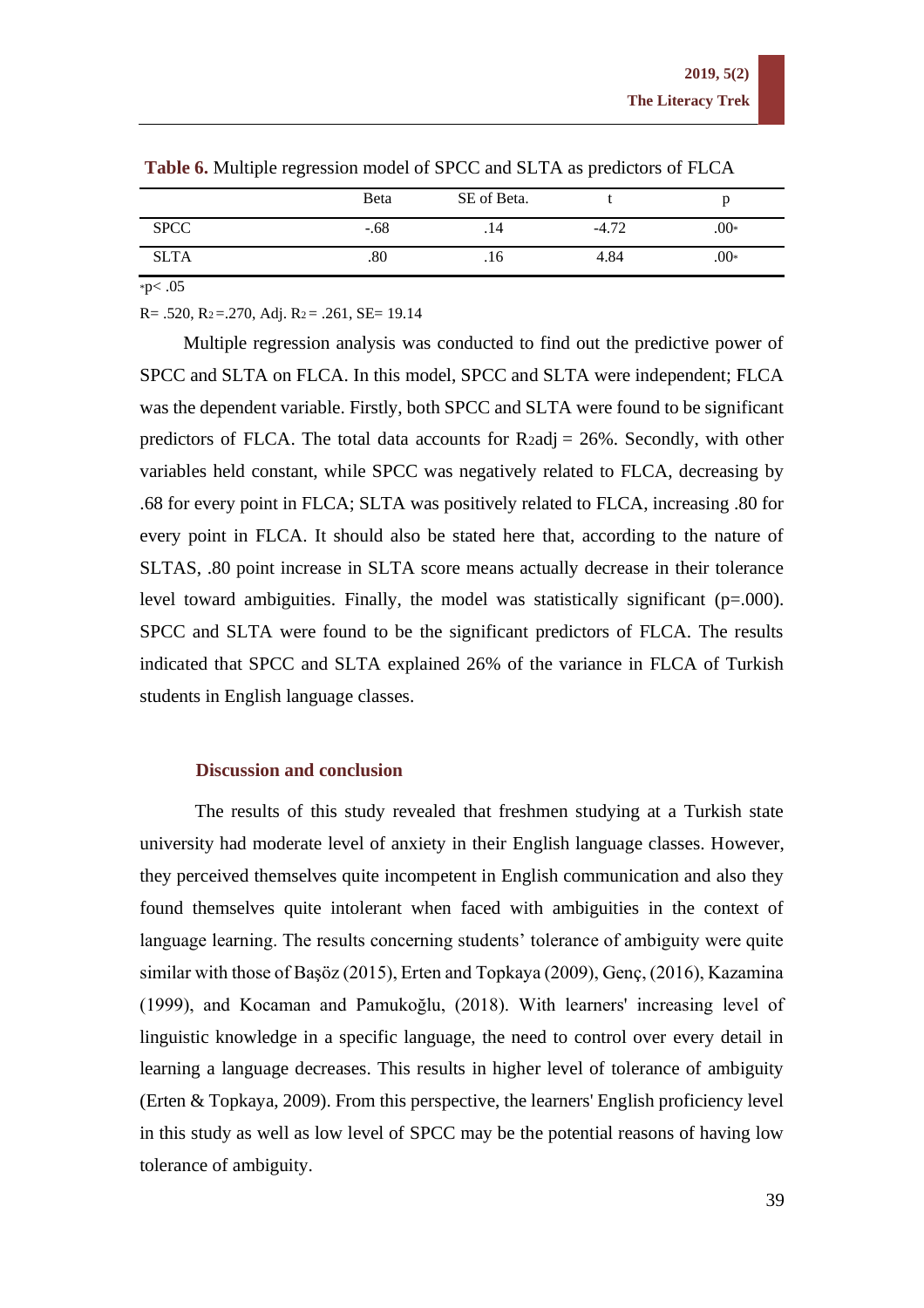The results concerning participants' self-perceived communication competence were also in accordance with the ones found in the study of Asmalı et al. (2015). In both studies students in Turkish context had quite low levels of SPCC and they felt themselves more communicatively competent in English when they talk to their friends.

The results regarding the second research question showed that students had less foreign language classroom anxiety when they had higher levels of both tolerance of ambiguity and self-perceived communication competence. This finding was also supported by the results of Dewaele and Ip (2013), who investigated the same relationships among these three constructs in Hong Kong with the participation of young adults. As the results of the study of Dewaele and Ip (2013), this study also confirms Gudykunst's AUM theory's axiom 13, which is related with inverse relationship between tolerance of ambiguity and anxiety as well. Similarly, SLTA was also found as the strong predictor of reading anxiety which is also in line with the findings of the current study (Genç, 2016).

Despite the scarcity of studies focusing on the effect of tolerance of ambiguity and self-perceived communication competence on foreign language classroom anxiety, it can be claimed that learners from different cultures and with different first language backgrounds tend to have less FLCA when they are more tolerant toward ambiguities and when they feel themselves more competent in that language.

It is quite understandable that foreign language learners with A2 level face ambiguities during the language learning process because they start from bottom of the ladder with doubts about grammatical structures, pronunciation, and potential different meanings of the same word. All of which can be anxiety provoking for these learners (Ely, 1995; Erhman, 1998). However, at one point or another, learners will feel anxious especially in foreign language classrooms because it is perceived as characteristic showing up in ambiguous situations (Bochner, 1965). What is important at this point is how teachers help learners control and keep it up at an ideal level with increasing their tolerance of ambiguity and how competent they feel themselves in English.

One of the implications drawn from this study is that teachers of English, specifically the ones teaching English to lower proficiency levels, need to be very clear about their contents and expectations from the students so that no ambiguous situations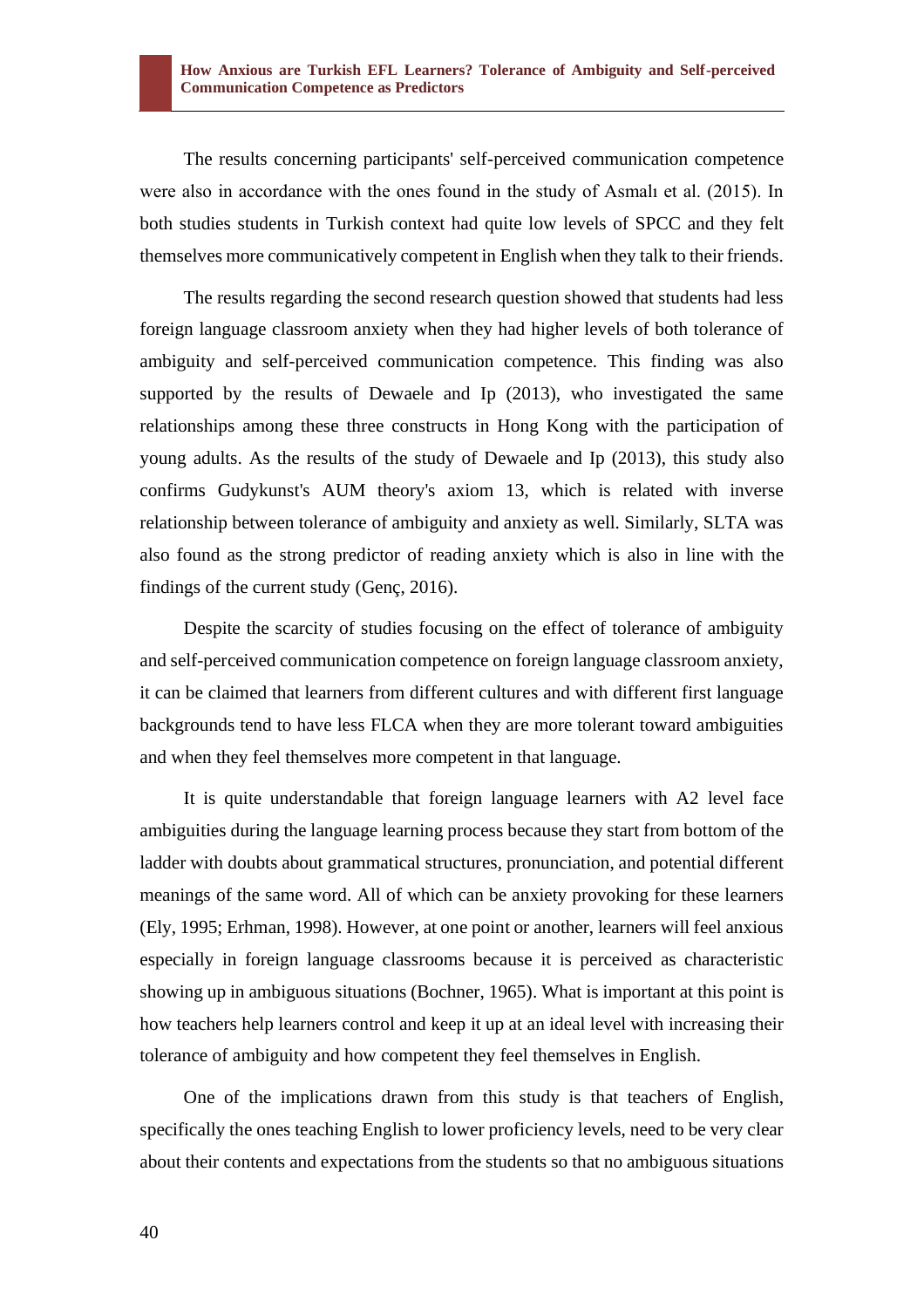can appear and they can feel more comfortable during this anxiety-provoking process. The ambiguities resulting from the nature of learning a new language may be eliminated by increasing students self-perceived communication competence in English. In order to accomplish this, learners' needs may be investigated and activities with optimum level of challenge may be conducted. Adopting students' preferences in activity type may help learners develop higher SPCC as well. Strategies to compensate lacks of the students may be taught so that students can have higher SPCC, which may in return help them develop higher tolerance when faced with ambiguities and less anxiety in foreign language classes. Teachers may also emphasize the significance of making mistakes in language classes because learners learn much better when they try, receive feedback about mistakes, and finally use the correct version. Therefore, teachers should encourage students to take part in the activities in their classes in an anxiety-free atmosphere.

The present study had some limitations as well. First of all, despite the support of qualitative interview data, it was limited with small sample size in only one cultural and educational context. Therefore, future researchers may investigate learners from different cultures, from different first language backgrounds, and with higher English proficiency levels. Moreover, self-perceived communication competence was among the constructs of this study. Although participants honestly expressed their SPCC, participants' GPA may also be investigated. Additionally, the explained variance was only 26% in this study, which shows that there are further constructs interrelated with students' foreign language anxiety that may be integrated in this model in future research.

## **Notes on the contributors**

**Mehmet Asmalı** (Ph.D.) is an EFL instructor at Alanya Alaaddin Keykubat University, School of Foreign Languages, Alanya / Antalya, Turkey. Mehmet Asmalı is interested in English Language Teaching, cross-cultural pragmatics, teacher education, and individual differences in language learning.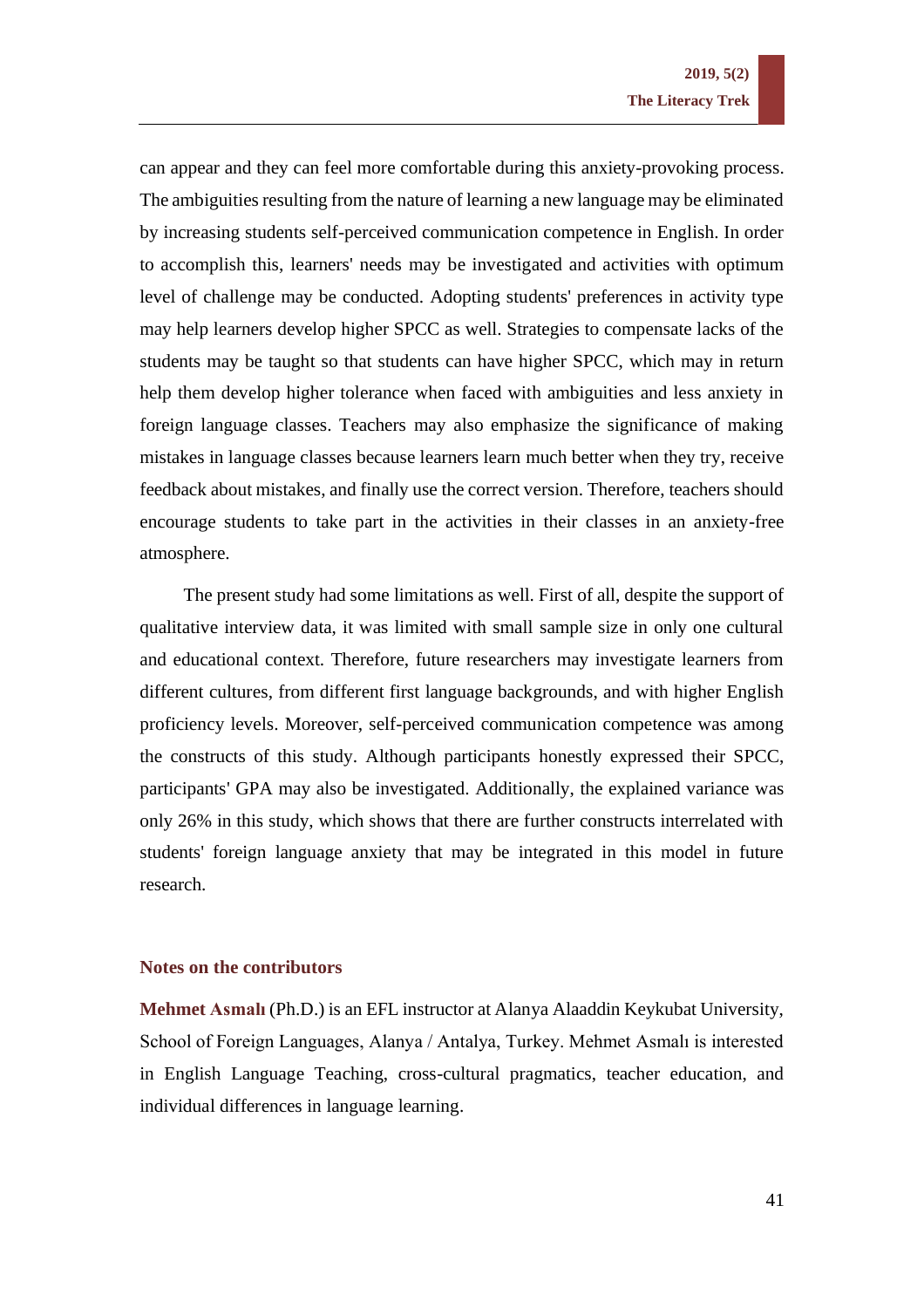# **References**

- Al-Saraj, T. M. (2014). Revisiting the foreign language classroom anxiety scale (FLCAS): The anxiety of female English language learners in Saudi Arabia. *L2 Journal, 6*, 49-76.
- Amiri, M., & Ghonsooly, B. (2015). The relationship between English learning anxiety and the students' achievement on examinations. *Journal of Language Teaching and Research, 6* (4), 855-865.
- Arnold, J., & Brown, H. D. (1999). A map of the terrain. In J. Arnold (Eds.), *Affect in language learning* (pp. 1−24). Cambridge, UK: Cambridge University Press.
- Asmalı, M., Bilki, U., & Duban, C. A. (2015). A comparison of the Turkish and Romanian students' willingness to communicate and its affecting factors in English. *Journal of Language and Linguistic Studies, 11*, 59-74.
- Awan, R. N., Azher, M., Anwar, M. N., & Naz, A. (2010). An investigation of foreign language classroom anxiety and its relationship with students' achievement. *Journal of College Teaching & Learning, 7*, 11-33.
- Aydın, S., Harputlu, L., Savran Çelik, Ş, Uştuk, Ö., & Güzel, S. (2018). A descriptive study on foreign language anxiety among children. *Hacettepe University Journal of Education, 33*(1), 229-241.
- Bailey, K. M. (1983). Competitiveness and anxiety in adult second language learning: Looking *at* and *through* the diary studies. In Seliger, H. W., & Long, M. H. (Eds.), *Classroom oriented research in second language acquisition* (pp. 67- 103). Rowley, MA: Newbury House.
- Başöz, T. (2015). Exploring the relationship between tolerance of ambiguity of EFL learners and their vocabulary knowledge. *Journal of Language and Linguistic Studies, 11*, 53-66.
- Blau, A. (1955). A unitary hypothesis of emotion: Anxiety, emotions of displeasure, and affective disorders. *The Psychoanalytic Quarterly, 24*, 75–103.
- Bochner, S. (1965). Defining intolerance of ambiguity. *Psychological Record*, *15*, 393- 400.
- Brown, H. D. (2007). *Principles of language learning and teaching (5th ed.).* White Plains, NY: Pearson Education.
- Brown, D. (1994). *Principles of language learning and teaching*. Englewood Cliff: Prentice Hall Regent.
- Budner, S. (1962). Intolerance of ambiguity as a personality variable. *Journal of Personality, 30*, 29-50.
- Chapelle, C. A. & Roberts, C. (1986). Ambiguity tolerance and field independence as predicators of proficiency in English as a second language. *Language learning, 36*, 27-45.
- Chastain, K. (1988). *Developing second language skills: Theory practice*. San Diego: Harcourt Brace Javonich.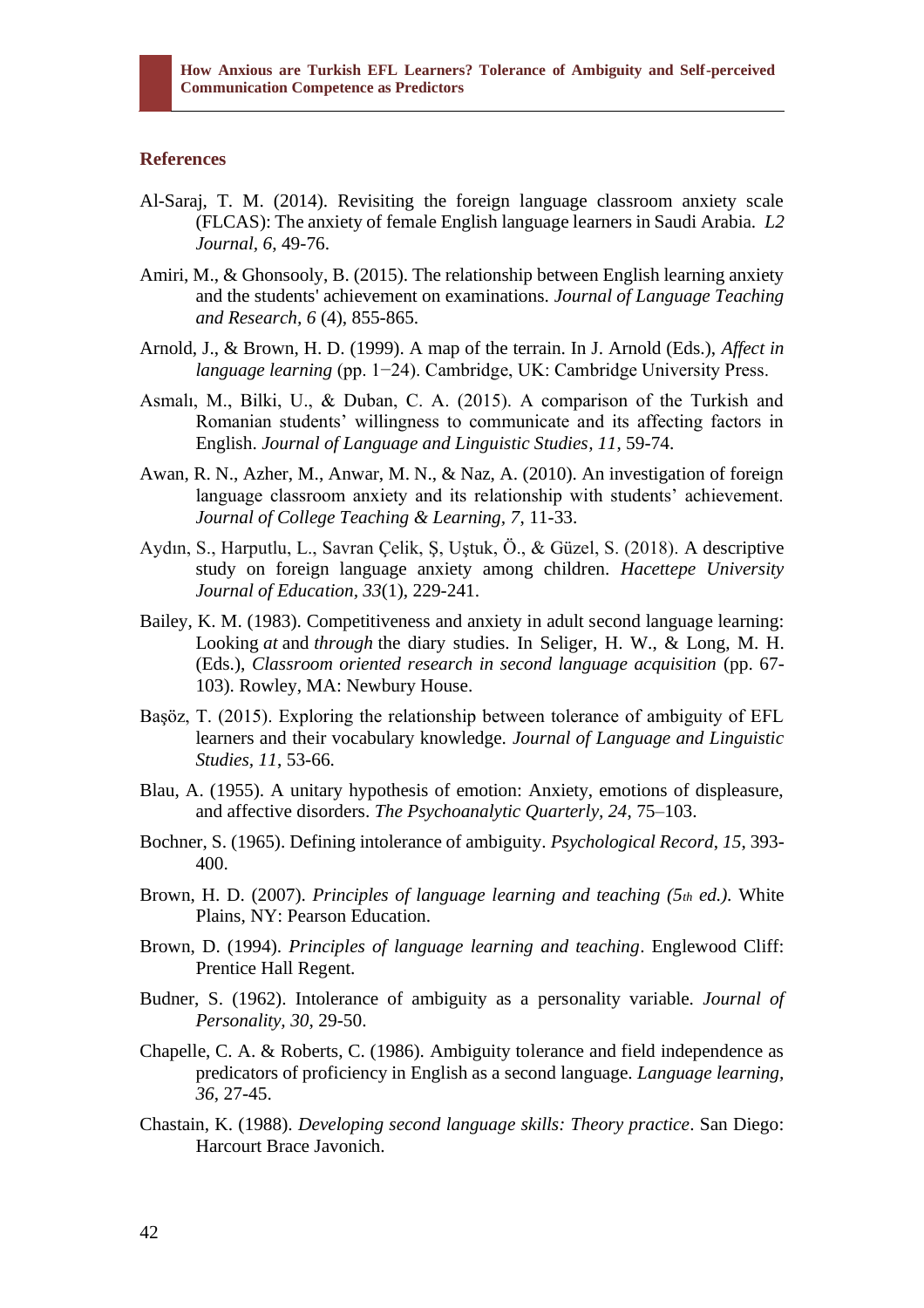- Creswell, J. W. (2003). *Research design: Qualitative, quantitative and mixed method approaches (2nd ed.)*. Thousand Oaks, CA: Sage.
- Dalkılıç, N. (2001). The role of foreign language classroom anxiety in English speaking courses. *Journal of Çukurova University Institute of Social Sciences*, *8*, 70-82.
- Demirdaş, Ö., & Bozdoğan, D. (2013). Foreign language anxiety and performance of language learners in preparatory classes. *Turkish Journal of Education, 2*(3), 4- 13.
- Dewaele, J-M., & Ip, T. S. (2013). The link between foreign language classroom anxiety, second language tolerance of ambiguity and self-rated English proficiency among Chinese learners. *Studies in Second Language Learning and Teaching*, *3*, 47-66.
- Dewaele, J-M., & Wei, L. (2013). Is multilingualism linked to a higher tolerance of ambiguity? *Bilingualism: Language and Cognition, 16*(1), 231–240.
- Dewaele, J-M. (2010b). Multilingualism and affordances: Variation in self-perceived communicative competence and communicative anxiety in French L1, L2, L3, and L4. *International Review of Applied Linguistics*, *48*, 105-129.
- Dörnyei, Z. (2005). *The psychology of the language learner, individual differences in second language acquisition*. New Jersey: Lawrence Erlbaum Associates Publishers.
- Elaldı, Ş. (2016). Foreign language anxiety of students studying English language and literature: A sample from Turkey. *Educational Research and Reviews, 11*(6), 219-228.
- Ellis, R. (1996). *The study of second language acquisition.* Oxford: Oxford University Press.
- Ely, C. M. (1995). Tolerance of ambiguity and the teaching of ESL. In J. M. Reid (Eds.), *Learning styles in the ESL/EFL classroom* (pp. 216-217). New York: Heinle & Heinle.
- Ely, C. M. (1989). Tolerance of ambiguity and use of second language strategies. *Foreign Language Annals*, *22*, 437-445.
- Erten, İ. H., & Topkaya, E. Z. (2009). Understanding tolerance of ambiguity of EFL learners in reading classes at tertiary level. *Novitas-royal, 3*, 29-44.
- Fahim, M. (2013). Communication competence: Is it related to foreign language anxiety and willingness to communicate? *Journal of American Science, 9*, 35- 39.
- Frenkel-Brunswick, E. (1949). Intolerance of ambiguity as an emotional and perceptual personality variable. *Journal of Personality*, *11*, 108−143.
- Gardner, R. C., & MacIntyre, P. D. (1993). A student's contributions to second language learning. Part II: Affective variables. *Language Teaching, 26*, 1−11.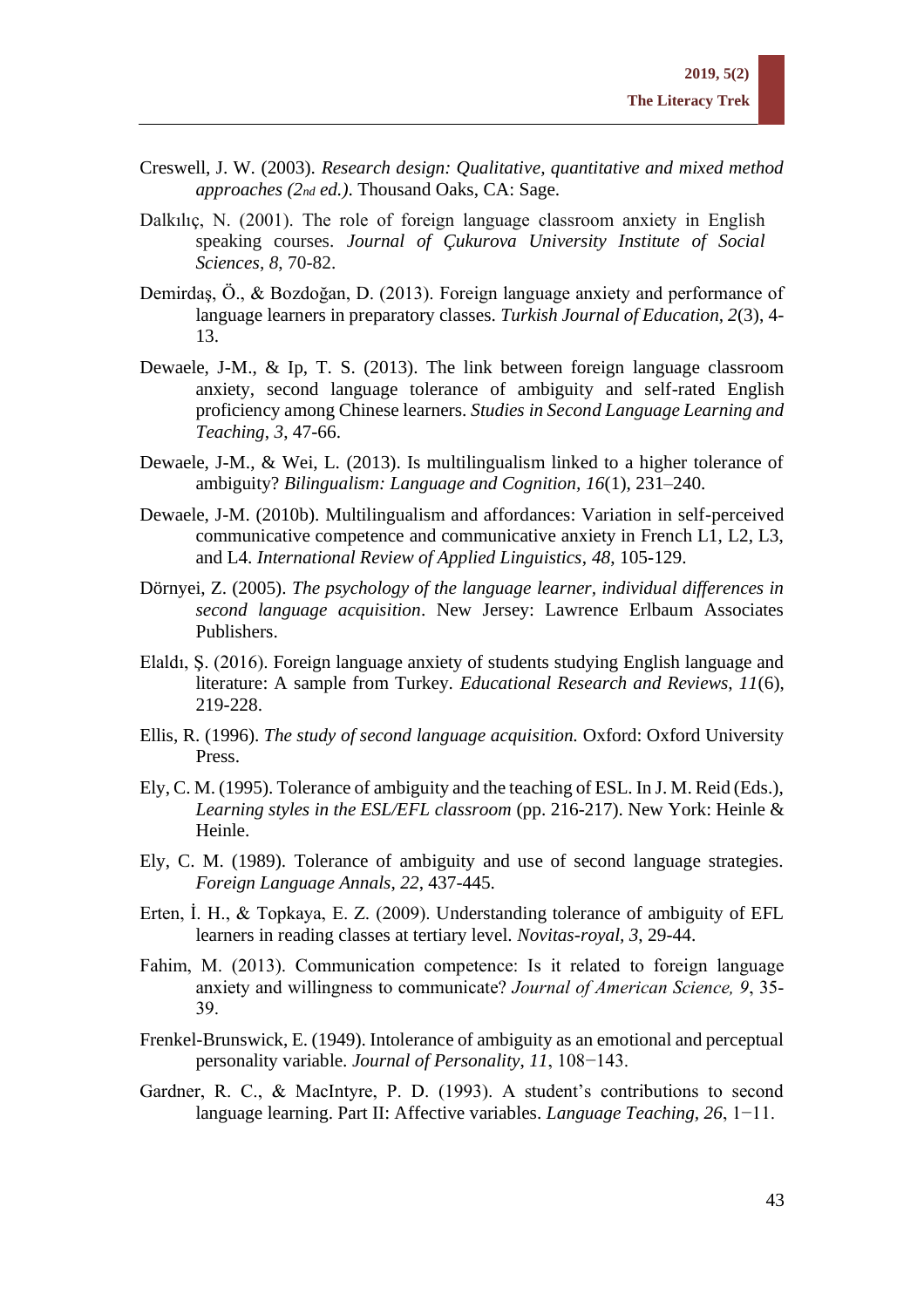- Genç, G. (2016). Can ambiguity tolerance, success in reading, and gender predict the foreign language reading anxiety? *Journal of Language and Linguistic Studies, 12*(2), 135-151.
- Goodwin, L. W., & Goodwin, L. D. (1996). *Understanding quantitative and qualitative research in early childhood education*. New York: Teachers College Press.
- Gregersen, T., & Horwitz, E. K. (2002). Language learning and perfectionism: Anxious and non-anxious language learners' reactions to their own oral performance. *The Modern Language Journal, 86*, 562–570.
- Gudykunst, W. B. (2005). An anxiety/uncertainty management (AUM) theory of strangers' intercultural adjustment. In W. B. Gudykunst (Eds.), *Theorizing about intercultural communication* (pp. 419-457). Thousand Oaks, CA: Sage.
- Hembree, R. (1988). Correlates, causes, effects, and treatment of test anxiety. *Review of Educational Research, 58*, 47-77.
- Horwitz, E. K., & Young, D. J. (1991). *Language anxiety: From theory and research to classroom implications.* Englewood Cliffs, New Jersey: Prentice Hall
- Horwitz, E. K., Horwitz, M. B., & Cope, J. (1986). Foreign language classroom anxiety. *The Modern Language Journal, 70*, 125–132.
- Huang, P., & Hwang, Y. (2013). An exploration of EFL learners' anxiety and elearning environments. *Journal of Language Teaching and Research, 4*(1) 27- 35.
- Kamran, K. S. (2011). Effect of gender on ambiguity tolerance of Iranian English language learners. *Journal of Education and Practice, 2*, 25-34.
- Kazamina, V. (1999). How tolerant are Greek EFL learners of foreign language ambiguities. *Leeds Working Papers in Linguistics*, *7*, 69-78.
- Kocaman, O. & Pamukoğlu, M. (2018). Exploring the perceptions of EFL learners on ambiguity tolerance: Sakarya University sample. *Sakarya University Journal of Education, 8*(2), 224-233.
- Lu, Z., & Liu, M. (2015). An investigation of Chinese university EFL learner's foreign language reading anxiety, reading strategy use and reading comprehension performance. *Studies in Second Language Learning and Teaching, 5*, 65-85.
- Lucas, J. (1984). Communication apprehension in the ESL classroom: Getting our students to talk. *Foreign Language Annals*, *17*, 593-598.
- MacIntyre, P. D., Babin, P. A., & Clément, R. (1999). Willingness to communicate: Antecedents and consequences. *Communication Quarterly, 47*, 215– 229.
- MacIntyre, P. D., Noels, K. A., & Clément, R. (1997). Biases in self-ratings of second language proficiency: The role of language anxiety. *Language Learning*, *47*, 265-287.
- Macintyre, P. D., & Charos, C. (1996). Personality, attitudes, and affect as predictors of second language communication. *Journal of Language and Social Psychology, 15,* 3-26.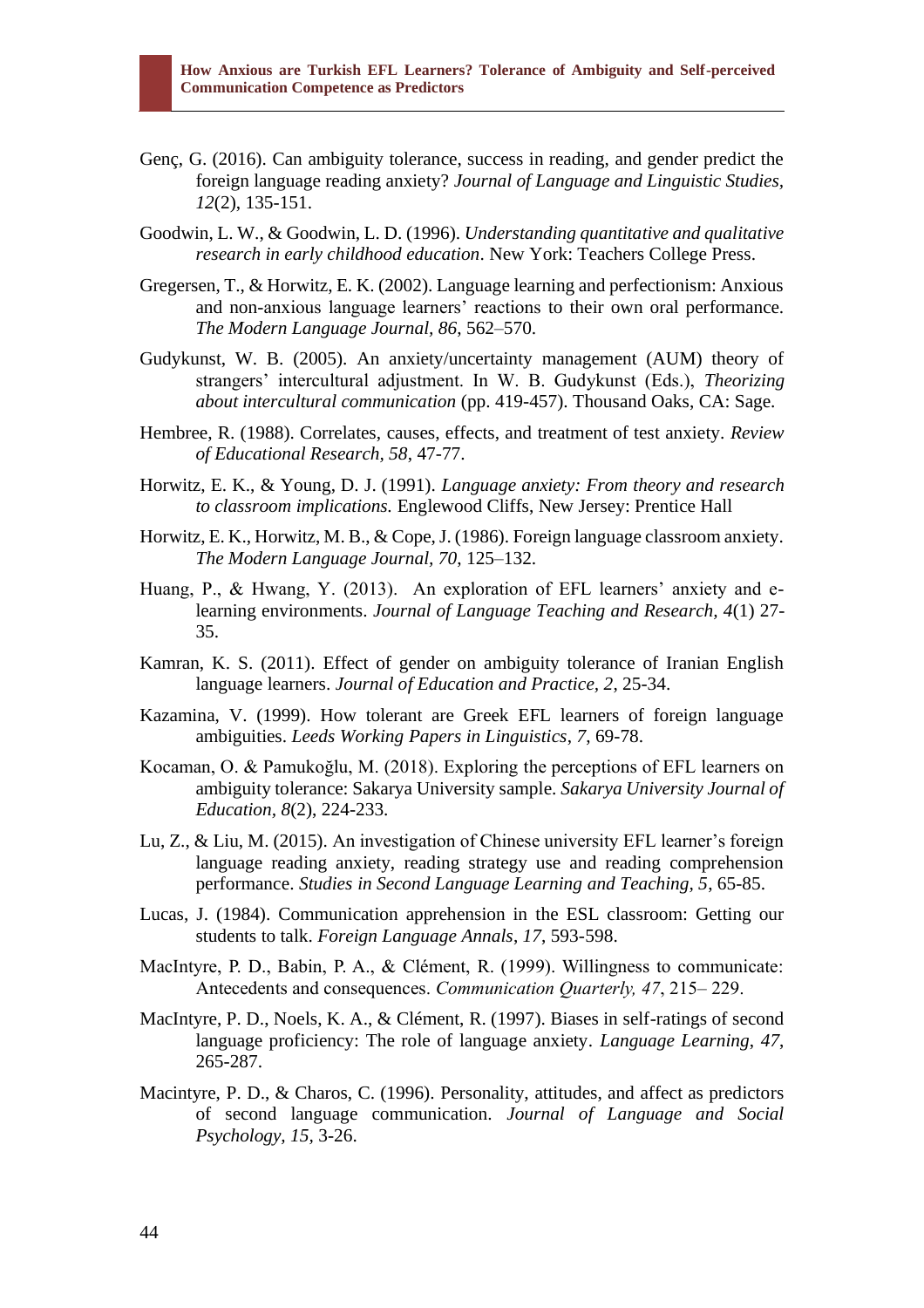- MacIntyre, P. D., & Gardner, R. C. (1991). Language anxiety: Its relationship to other anxieties and to processing in native and second languages. *Language Learning*, *41*, 513– 534.
- Mason, J. (1996). *Qualitative researching*. London: Sage.
- Maykut, P., & Morehouse, R. (1994). *Beginning qualitative research: A philosophic and practical guide.* London: Falmer Press.
- McCroskey, J. C., & Richmond, V. P. (1987). Willingness to communicate and interpersonal communication. In J. C. McCroskey, & J. A. Daly (Eds.), *Personality and interpersonal communication* (pp. 129-159). Newbury Park, CA: Sage.
- McCroskey, J. C., & McCroskey, L. L. (1986). Self-report as an approach to measuring communication competence. *Communication Research Reports, 5*, 108-113.
- Mesri, F. (2012). The relationship between gender and Iranian EFL Learners' foreign language classroom anxiety (FLCA)*. International Journal of Academic Research in Business and Social Sciences, 2*, 147-156.
- Norton, R.W. (1975). Measurement of ambiguity tolerance. *Journal of Personality Assessment, 39*, 607-619.
- Nosratinia, M., Niknam, M., & Sarabchian, E. (2013). The role of emotional intelligence and tolerance of ambiguity in predicting EFL learners' language learning strategies. *IOSR Journal of Humanities and Social Science (IOSR-JHSS), 17*(1), 22-29.
- Nunan, D. & Bailey, K.M. (2008). *Exploring second language classroom research: A comprehensive guide*. Boston: Heinle.
- Onwuegbuzie, A. J., Bailey, P., & Daley, C. E. (1999). Factors associated with foreign language anxiety. *Applied Psycholinguistics*, *20*, 217–239.
- Pekrun, R., Goetz, T., Titz, W., & Perry, R. P. (2002). Academic emotions in students' self-regulated learning and achievement: A program of qualitative and quantitative research. *Educational Psychologist, 37*(2), 91-105.
- Price, M. L. (1991). The subjective experience of foreign language anxiety: Interviews with anxious students. In E. K. Horwitz, & D. J. Young (Eds.), *Language anxiety: From theory and research to classroom implications* (pp. 101-108). Upper Saddle River, NJ: Prentice Hall.
- Rastegar, M., & Kermani, M. E. (2015). Emotional intelligence, tolerance of ambiguity, and language learning strategies use of EFL learners: A study of relations. *Cumhuriyet University Faculty of Science Journal (CSJ), 36*(3), 1961-1971.
- Reid, J. (1995). *Learning styles in the ESL/EFL classroom*. Boston: Heinle & Heinle.
- Samimy, K. K., & Rardin, J. P. (1994). Adult language learners' affective reactions to community language learning: A descriptive study. *Foreign Language Annals, 27*, 379-390.